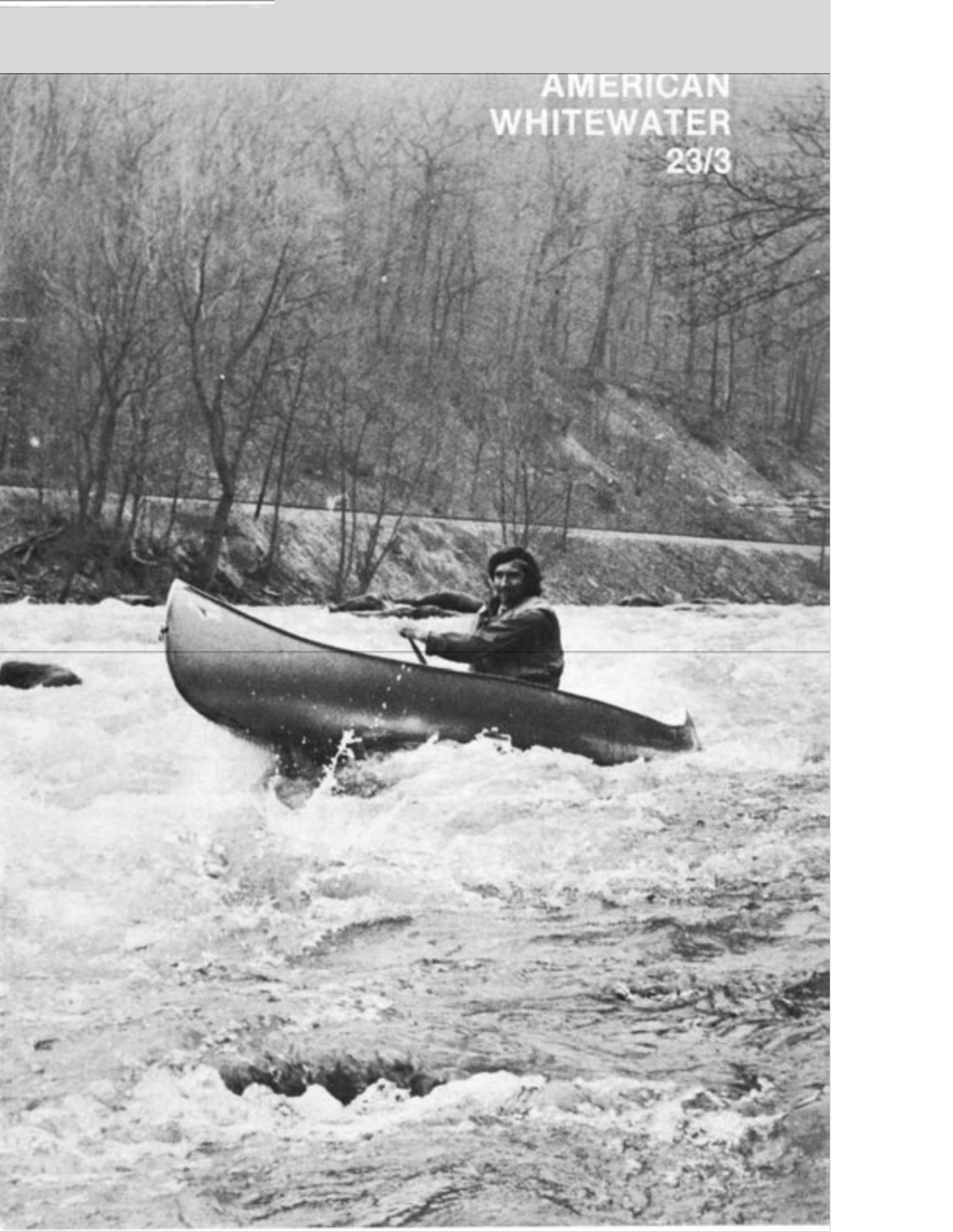

**"I can't pull you loose, Pierre! The current is too strong! But fortunately your stomach is keeping'the bottom of our new canoe from getting scratched on the rock!!"** 

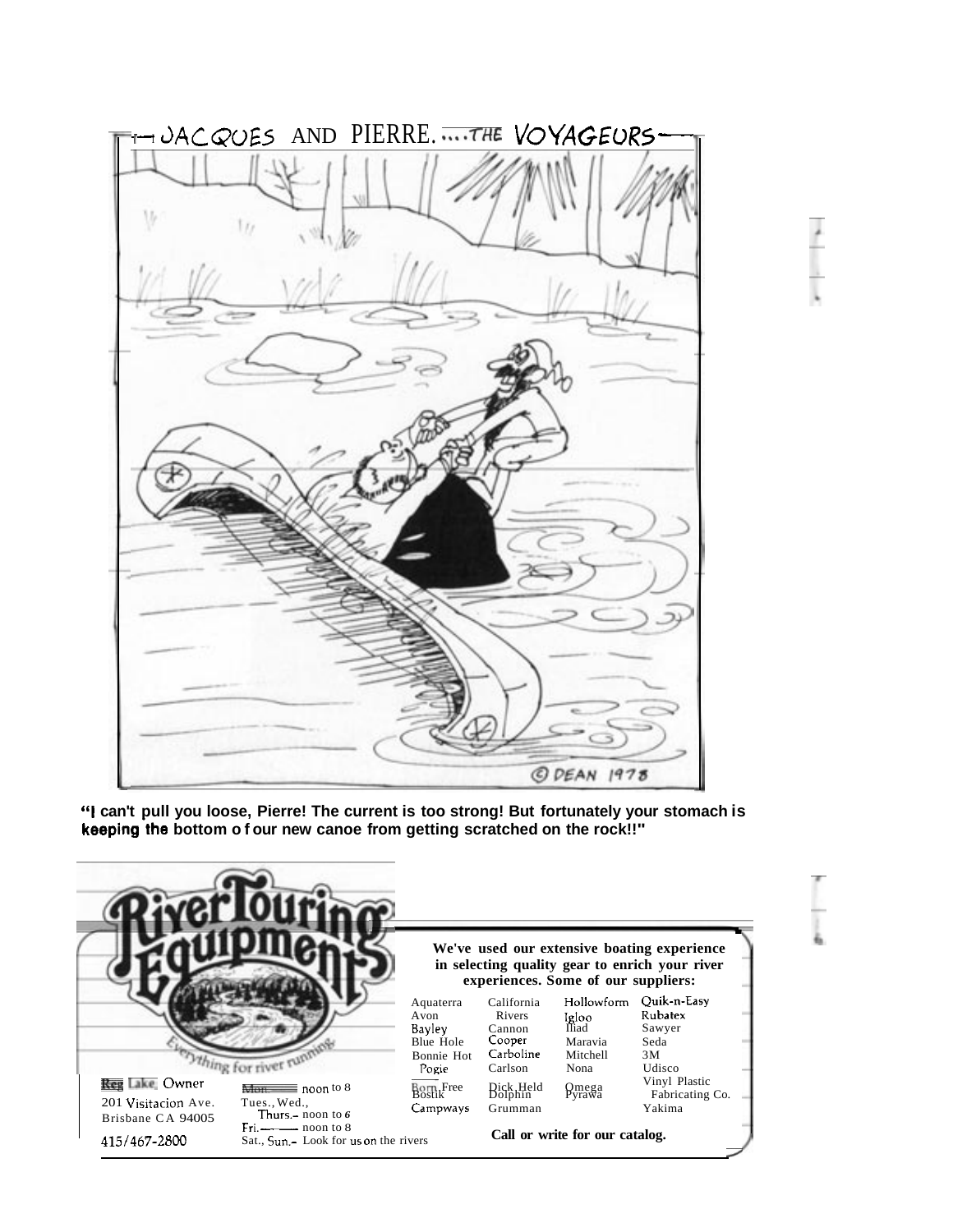## American **WHITEWATER**

Sponsored by The American Whitewater Affiliation<br>MAY/JUNE 1978

The America'n **Whitewater** Affiliation

ExecutiveDirector JAMES C. SINDELAR 264 East Side **Dr.**  Concord. NH 03301

**Board of Directors** President

Peter N. Skinner Rm. 4772. #2. W.T.C New York. NY **10047** 

#### 1976-78

**Scott Arighi** 1%97 S. Falcon Drive Oregon City. OR 97045

Robert Burrell 141 2 Western Ave. Morgantown. WV 26505

O.K. Goodwin 1240 Mover Rd. Newport News. VA 23602

George Larsen 456 Hawthorne Ave. San Bruno. CA **94066** 

1977-80

J. Calvin Giddings 1425 Perry Ave. Salt Lake City, UT 84103

Mary Kaye Hession **3.704** Iowa. Apt. 5 Anchorage. AK 99503

Murray M. Johnson 310 Brockford Rd. Heflin. AL36264

> $\sim$ Treasurer

**Rose Mary Gabler** 10 Boulder Rd. Lexington. MA 02173

### **Contents**

### **ARTICLES**

| A Near Miss on the St. Francis Scott W. Schulte 94 |  |
|----------------------------------------------------|--|
| The Mental Aspects of RacingEric Evans 102         |  |

### **DEPARTMENTS**

| Editor's Soapbox  80               |  |
|------------------------------------|--|
| Letters to the Editor. $\ldots$ 83 |  |
| The Fluvial News  86               |  |

| Obituaries 92       |  |
|---------------------|--|
| The ARCC-Light  107 |  |
| Book Reviews112     |  |

**Vol. XXIII. No. 3** 

Editor: Bill Kirby, PO Box 541, Fairfax, VA 22031

Editorial Committee: Ed Alexander, O.K. Goodwin, Rose Mary Gabler, Geo. Larsen, Ray Gabler, Bob Lantz. Fred Dietz, Joel Freund, Joe Bauer, Phil Vogel, Connie Thorburn, David Smallwood, Iris Sindelar

Buslness Manager: Rose Mary Gabler, 10 Boulder Rd., Lexington, MA 02173 Circulation Manager: Phil Vogel, PO Box 1483, Hagerstown, MD 21740

- KCCNY Circulatlon Llalson: Connie Thorburn, 105 Riverview Ave., Longmeadow, MA 01106
- Safety Code Distribution: David Smallwood, Box 1261, Jefferson City, MO 65101 Midwest Membership Chalrman: Fred Dietz, 1590 Sleepy Hollow, Coshocton, OH 43812 Advertlslng Chalrman: Joel Freund, 440 Mission Blvd, Fayetteville, AR 72701
- Conservation Chairman: Robert Lantz, Sunbright, TN 37872
- Safety Chairman: O.K. Goodwin, 1240 Moyer Rd., Newport News. VA 23602 How to Wrlte to Amerlcan Whltewater: Deadlines for all material, including advertising, are the 25th of Dec., Feb., Apr., June, Aug., and Oct., for Nos. 1, 2, 3, 4, 5 and 6 respectively.
- Send Race Schedules and results to the Editor.

Send membership subscription payments, changes of address, non-receipt of coples to Circulation manager, Phil Vogel, PO Box 1483, Hagerstown, MD 21740

Send **advertising** copy and proofs to the Ad Manager.

Send Payments for Advertising and requests for advertising information to the Advertising Manager, Joel Freund.

American Whitewater is mailed to all members of the American Whitewater Affiliatlon, an affiliation of boating clubs and individuals interested in whitewater paddle sport. Membership is open to interested individuals at \$6.00 per year and to clubs at \$11.00 per year. Club membership includes listing in the Journal.

Publication is planned at 6 times yearly. Single copies, \$1.30 each. Surplus back copies are available at reduced prices. Wrlte Geo. Larsen, P.O. Box **584,** San Bruno, CA 94086.

The Staff and committee members listed above are unpaid Whitewater enthusiasts who volunteer their time and efforts to bring affiliatelmember subscribers this journal. Your contribution of articles, letters, race results and schedules, photos and drawings are essential for their continued efforts and the timely publication of the Amerlcan Whitewater Journal.

Vol. XXIII, No. 3  $\odot$  1978 American Whitewater Affiliation. All rights reserved.

COVER: An open canoeist on the North Branch of the Potomac, soon to be an acidic lake. See story p. **107.** Photo courtesy of the American Rivers Conservation Council.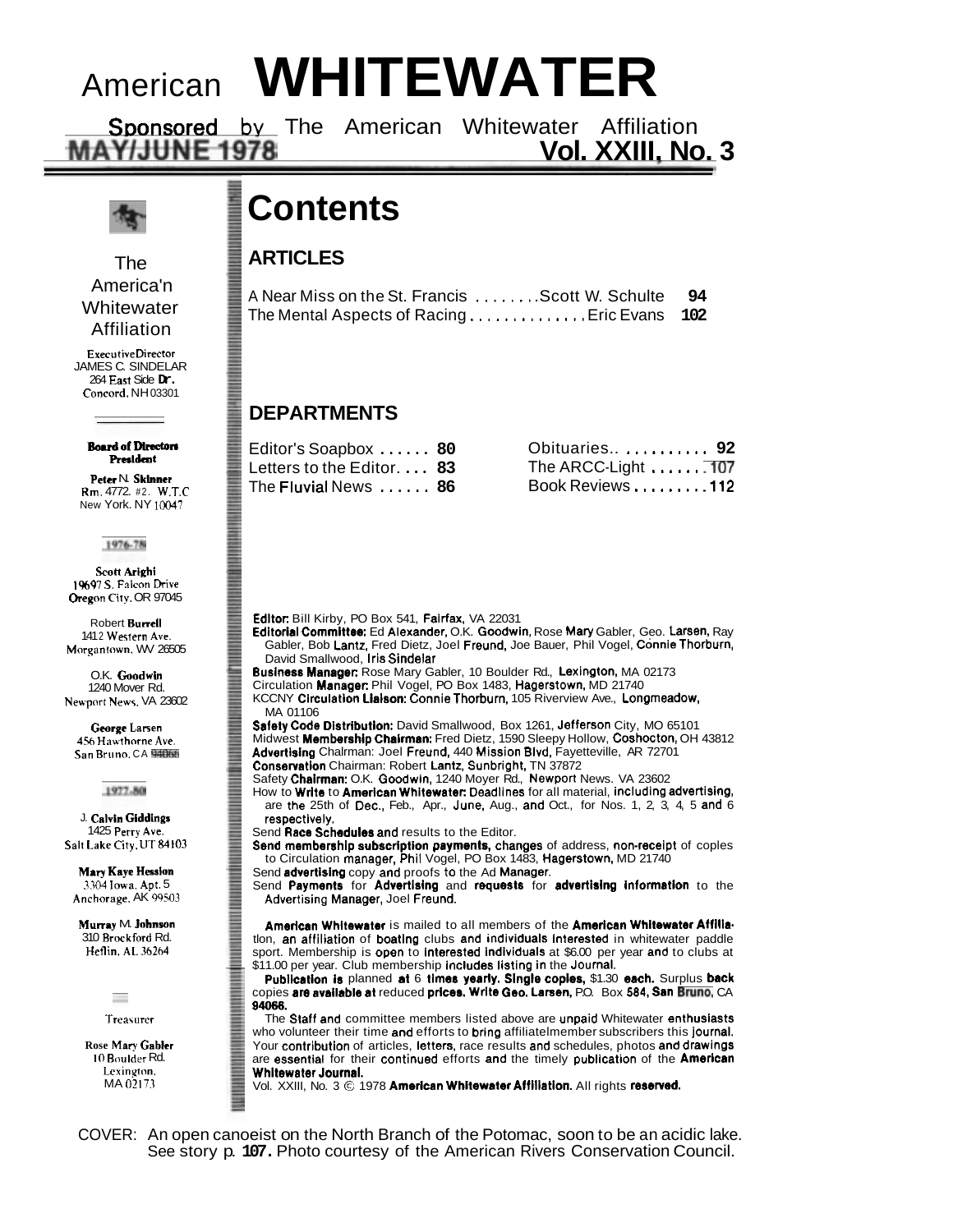# **Editor's Soapbox**



This issue of American Whitewater is a very exciting one for us, since it is the first one produced by our new printer, ARC Publications. The change from Village Press in New Hampshire to ARC in nearby Alexandria, Virginia promises to make the task of publishing each issue much easier. In addition, Glenna Hoyt of ARC has been very helpful in guiding us toward a new, workable format for the journal. The proximity of the printer should eliminate the massive delays in mailing that have caused you to receive the first two issues of Volume 23 so late.

Even the most casual reader will notice many changes in this issue. Some may protest these variations from the traditional look of American Whitewater but we feel that these changes are necessary. It was suggested by

many on the board of Directors, and we agree wholeheartedly, that the journal needs to become more modern and dynamic in its approach. The changes exhibited in this issue are the first step toward that goal.

In order for American Whitewater to be a positive force in our sport it is important to define the role the journal should play. The AWA was formed in 1941 when whitewater enthusiasts felt that they were not being represented by the existing canoeing organizations. At that time and for many years, American Whitewater was the only national organ of whitewater sport. The journal was instrumental in tying together the isolated pockets of whitewater activity.

These conditions no longer obtain. Whitewater sport is today truly national in scope. Equipment is sophisticated, plentiful and largely standardized. Tech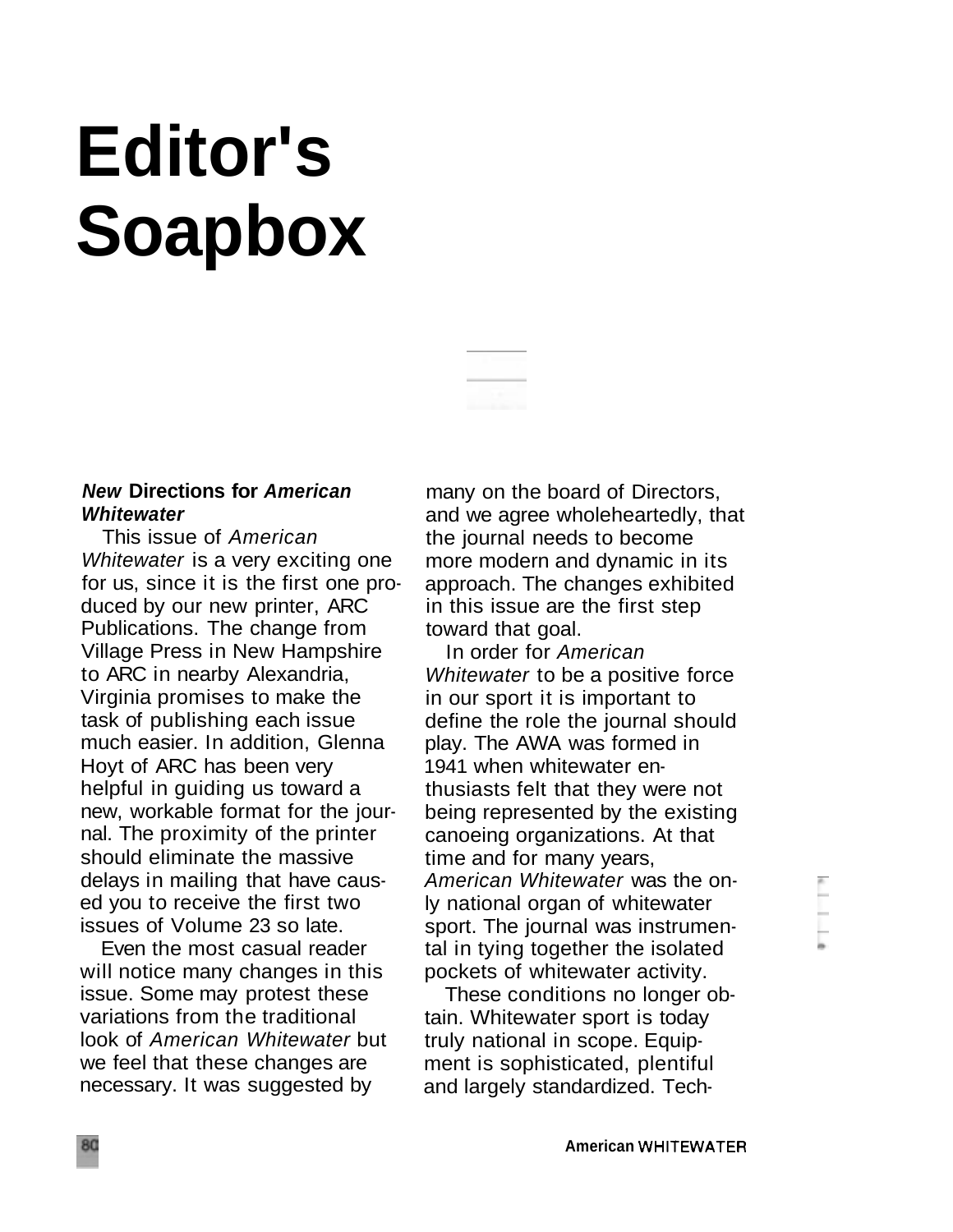nique has been refined to a high degree and teaching programs are easy to locate. Virtually all of the rivers in the nation are at least known and most have been run. These developments have been accompanied by an explosion and subsequent levelling off in the number of whitewater paddlers. However, the traditional raison d'etre of the **American Whitewater,** communication, is still desperately needed.

Whitewater sport has grown to the point where, with racers reaching top levels in international competition, professional paddlers appearing at schools and outfitters and the mass media pushing the sport into the mainstream of American life, one might feel confident in calling whitewater a 'mature' sport. For **American Whitewater** the implications of this change in the stature of the sport are profound. No longer is the journal the only point of contact for isolated paddlers scattered across the country. Most newcomers now learn the sport from local clubs or from professional paddling schools. No longer do paddlers look to the journal for ways of making their own gear. Most paddlers now buy their gear from commercial manufacturers, with the notable exception of boats, which are still being home-built in quantity due to the high prices of commercial boats. Many of our oldest clubs were formed as a means of sponsoring a specific whitewater race.

**American Whitewater** was a critical means of publicizing these early races. Racing has grown enormously in the 25 years since slalom was introduced in this country and the schism between racing and recreational paddling has grown so large that most paddlers feel that racing has no relevance to their activities.

Where does all this leave **American Whitewater?** Has whitewater sport outgrown its oldest journal? Well, we say no. But the journal should strive for a few definite objectives which reflect our new role in the sport.

- (1) The journal should reflect and report what is **really**  going on in the sport. This requires a very open view from the editor, as he must pass along the facts even if he may feel that a particular run was foolish or that a certain attitude was unhealthy. Only in this way can the journal function as a reliable source of communication.
- The journal should attempt to bring paddlers into closer contact with the world at large. Paddling can become a refuge from the problems that beset us, and this is one of its most important functions, but whitewater people must be good "citizens of the earth" if they are to shape their own futures. The journal will at-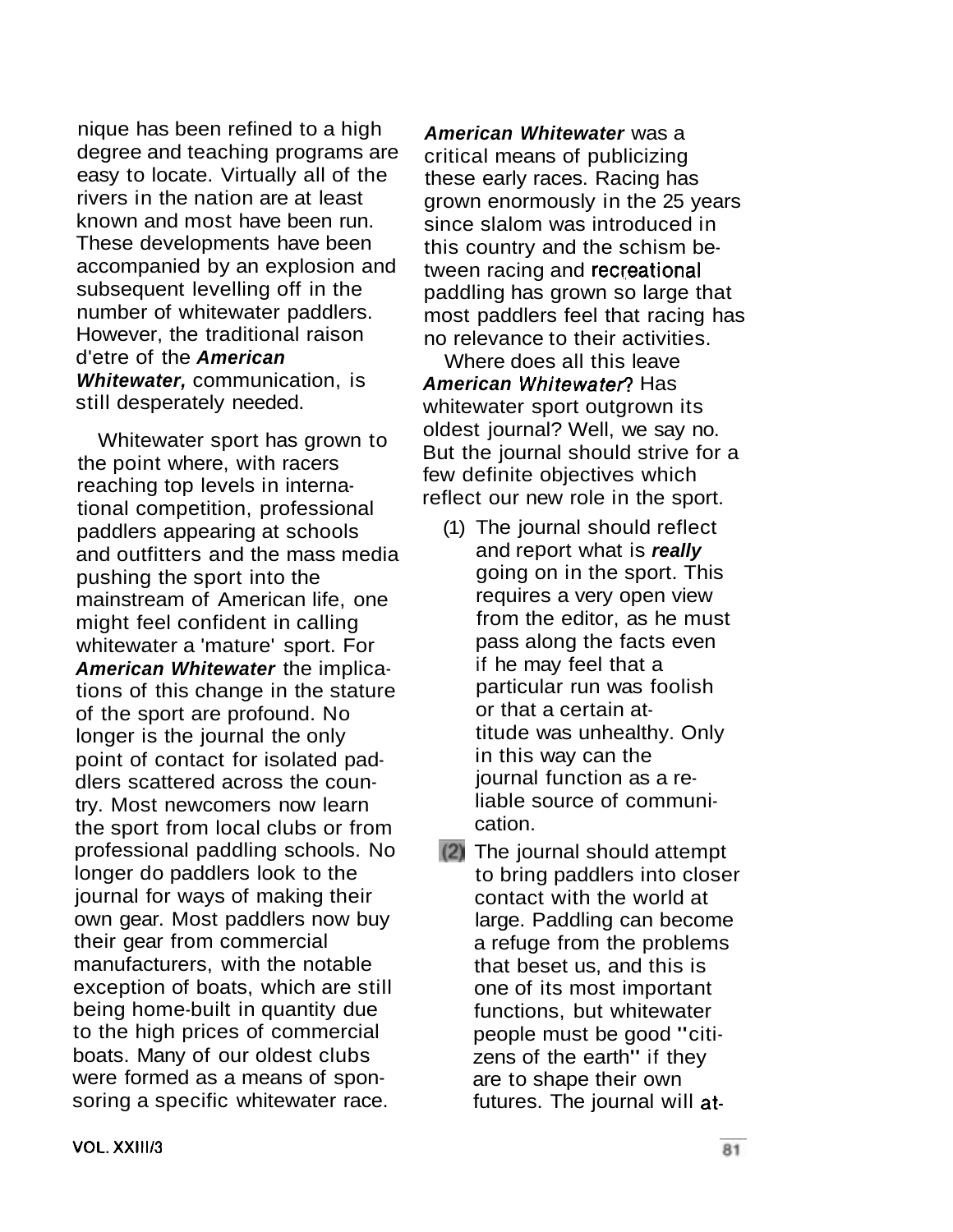

cerning the future of the journal. The members are now in the posi-

himself every election day. If you don't exercise your rights you can't complain about the results.

tion in which the voter finds

Let's hear it from you.

tempt to reach this goal by constantly relating the whitewater world to the larger issues such as conservation, safety and land administration.

(3) Above all, the journal should be entertaining. We will pursue this by seeking out features on personalities, exciting rivers and new developments in equipment or technique.

These are worthy goals. If **American Whitewater** had a harddriving, well paid professional staff these goals would be challenging but obtainable. The truth, of course, is that there are only volunteers in the AWA. This makes our goals even more  $\frac{1}{2}$  journal can only be determined by  $\frac{1}{2}$  about those who take the time to think  $A_{\text{M}}$ up something they feel would be useful in the journal and then, **WHITEWATER!** simply, write it. At first glance this lack of professionals would **Rivers Need**<br>seem to be a disadvantaae, but it  $\frac{J_0 m}{J_0}$ is really a blessing in disguise. By publishing only volunteer material we are assured that only those nal. This is **American**  who are deeply involved in our sport will have a voice in the jour-**Whitewater's** greatest asset. It is all **real.** 

Now perhaps AWA members will have a more clear idea of what the new editor's intentions are. The journal belongs to all AWA members and they must make their feelings known con-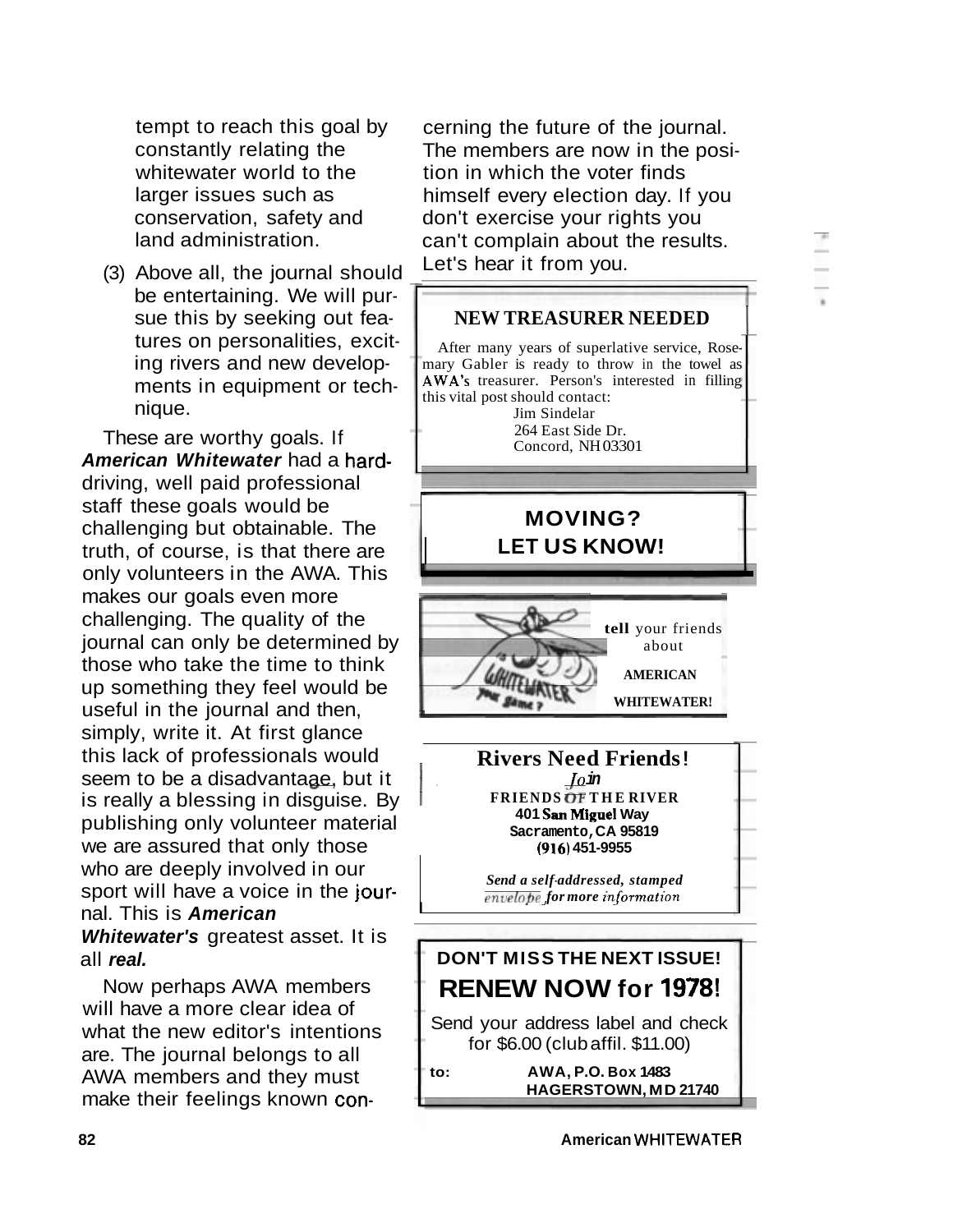# **LETTERS**

#### **Dangerous Boats**

In the past month the Chicago Whitewater Association has had two near drownings of experienced boaters caught in holes who could not wet exit from their boats because they were too tightly wedged and had never practiced a wet exit with that equipment.

In one case the person was using his new low volume boat (with which he'd never practiced a wet ing his new low volume boat (with<br>which he'd never practiced a we<br>exit in the pool—though he had practiced everything else). In the other case a person using a tightly fitting boat put on a wet suit and couldn't exit. Both of these people's lives were saved only because a number of other boaters (in the water and on shore with ropes) happened to be sitting around in a favorite playing spot. Had this occurred in the open rapids these people would have drowned.

Beginners practice the wet exit.

They know their life depends on it. This problem is more likely to occur with experienced boaters who believe in their roll. All boaters should practice the wet exit (with rescue available) if they get new boats, change their bracing, clothing or other equipment (e.g., wet suits, spray skirts). Also a person's bracing should permit him to get out easily, as it may be harder in rapids.

There are enough ways to be drowned by the river without adding this "do it yourself" method of entrapment.

Pat Mueller Chicago Whitewater Association

**One thing I've found helpful when wearing a wetsuit is to cover the pants or shorts with a pair of nylon wind or paddling pants. The nylon not only makes entry and exit easier but greatly increases the life of the wet suit**  entry and exit easier but gre<br>increases the life of the we<br>by reducing abrasion.—Ed.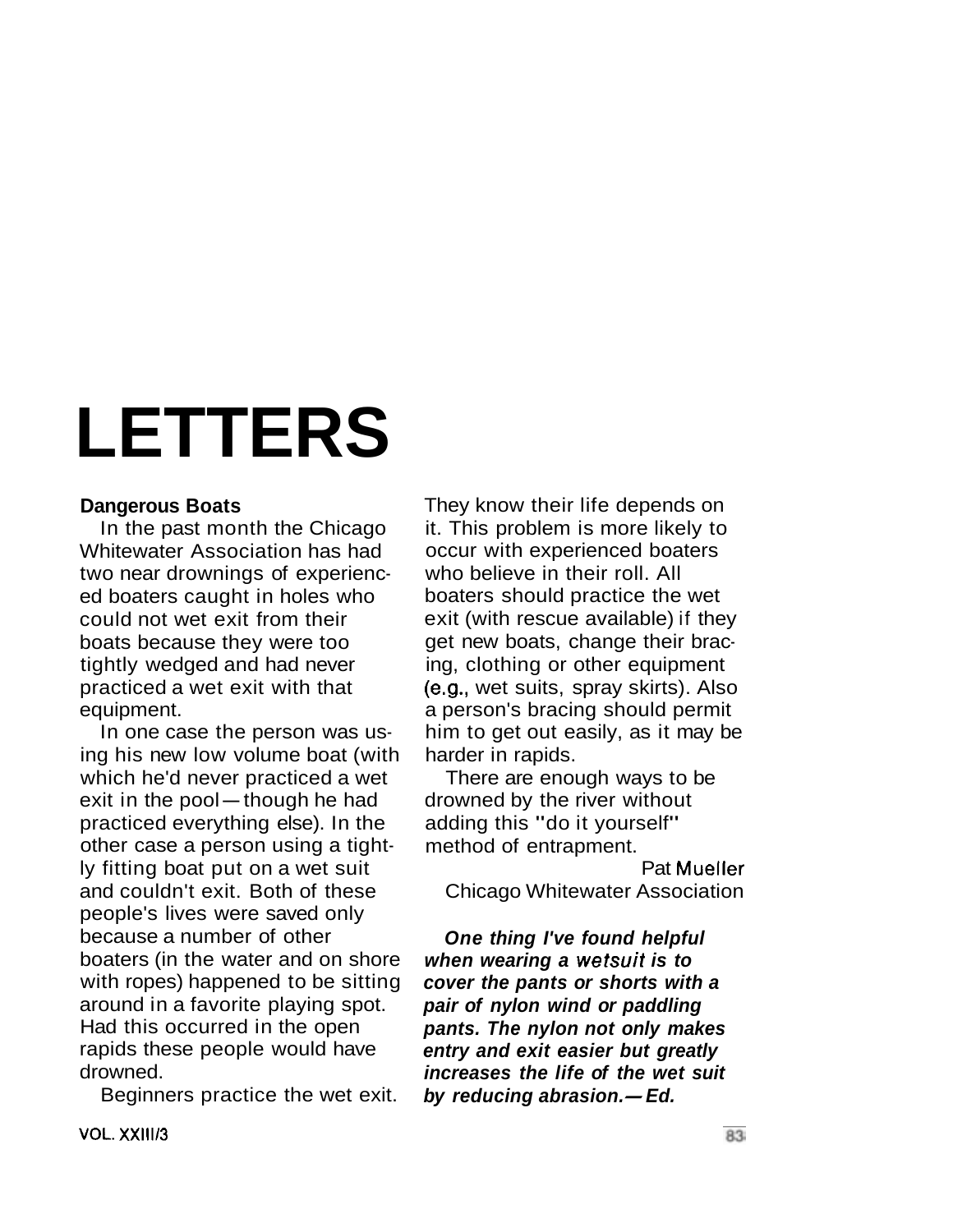### **LETTERS**

### **Historic Film**

A recent discussion in another canoeing magazine about motion pictures has brought to mind another movie, one of especial significance to whitewater. This is Give Us A River, filmed in the mid-50's and showing much of the big Water of the east being paddled in Grummans by the people who did the first exploring. Shots of Little Falls, Brandywine, Cheat and New River Gorge among others, and paddlers like Bob Harrigan and John Berry, the best C-2 racers of the time, make this an important historical document to the sport of whitewater canoeing. I do not know the present disposition of the film, but would like to propose that the AWA secure a copy because of its historical significance, and possibly have it re-made into super 8 sound so that more canoeists will have the opportunity to view it. Certainly the whitewater equivalent of 'Birth of a Nation is both worth saving and distributing.

> Tom McCloud W. Lafayette, Indiana

### **Editor Loses Foot in Mouth**

I really loved the cover photo on the Jan./Feb. issue of

"American Whitewater". I'll even bet a lot of people are wondering who took that picture. Well, just for the record, 1 did! I guess photo credits are a thing of the past.

Danny Pyatt Marion, North Carolina

The alert reader will doubtless find quite a few things wrong with that issue. Perhaps we should have a contest to see who can find the most mistakes in my first issue. Don't hold your breath.

We apologize to Danny for the oversight.



**American WHITEWATER**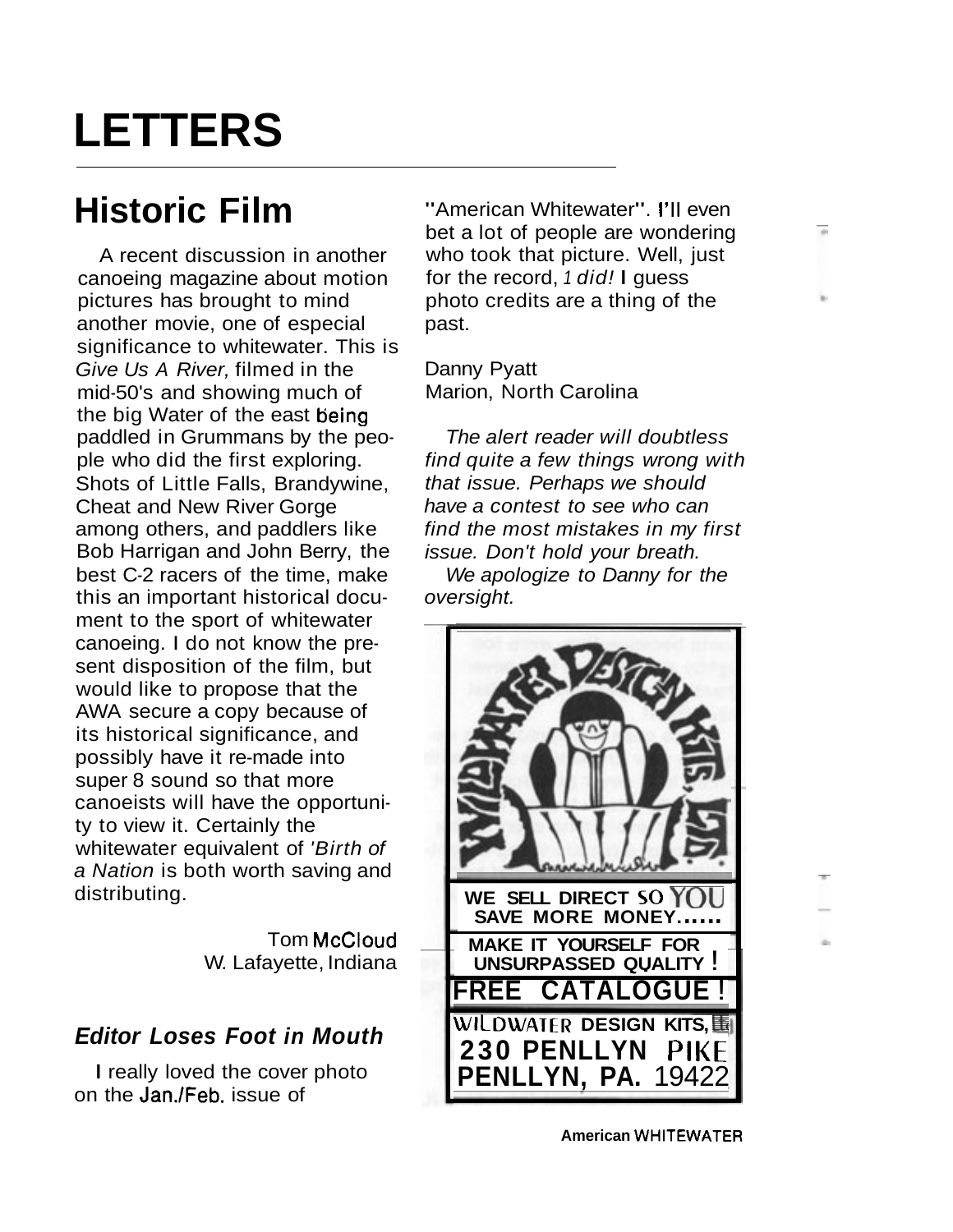# **NAME 3 THINGS**  This Canoeist is Doing Right!

|                                                                                                                                                                                                                                                                                                                                                                                                                         | <b>ANSWER:</b><br>1. He's out enjoying a beautiful,<br>freeflowing stream.                                                                                                                                                                                                                                                                                                  |
|-------------------------------------------------------------------------------------------------------------------------------------------------------------------------------------------------------------------------------------------------------------------------------------------------------------------------------------------------------------------------------------------------------------------------|-----------------------------------------------------------------------------------------------------------------------------------------------------------------------------------------------------------------------------------------------------------------------------------------------------------------------------------------------------------------------------|
|                                                                                                                                                                                                                                                                                                                                                                                                                         | 2. He's wearing a Harishok PFD*<br>3. He's in a Blue Hole Canoe**.                                                                                                                                                                                                                                                                                                          |
| The high-flotation HARISHOK<br>(by ExtraSport) is THE premier PFD<br>for whitewater use. Over 19 pounds<br>flotation (slightly less in Small model)<br>gives the Harishok 23% more buoyancy<br>than USCG requirements. The Hari-<br>shok is noted for its designed-in all-<br>day, active-use comfort.<br><b>Now in Kingfisher-Blue:</b><br>a high-visibility color<br>available only through<br>your Blue Hole Dealer. | ** BLUE HOLE CANOES; the tough,<br>rugged, PROVEN whitewater crash-<br>boats. ROYALEX hull, tempered alu-<br>minum upper structure. A well thought-<br>out and carefully engineered construc-<br>tion (not blindly copied from someone<br>else). The whitewater standard for the<br>industry.<br>Find out more.<br>Write and ask for<br>a copy of our<br>whitewater poster. |
|                                                                                                                                                                                                                                                                                                                                                                                                                         | BLUE HOLA<br>Department AHP<br>Sunbright, Tennessee 37872                                                                                                                                                                                                                                                                                                                   |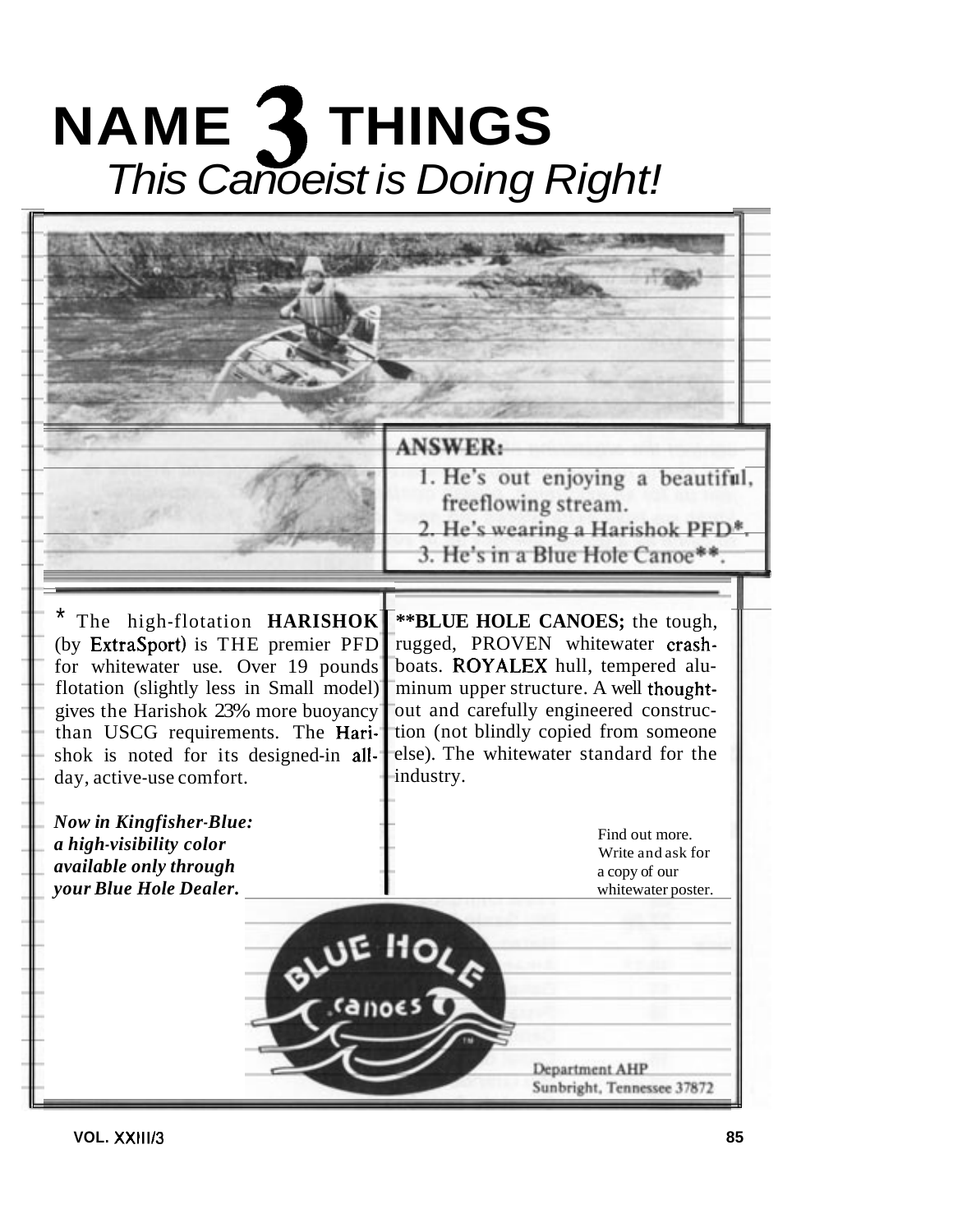# **THE FLUVIAL**

### **Paddling in Mexico**

From Mexico comes the following invitation:

We would like to invite you to participate in our excursion and competition program in Mexico.

The official competitions are indicated in capitals. We suggest you contact the organizing club as soon as possible.

If at any time any of your members comes to Mexico and wishes to join us for an excursion, please contact the organizers since many times we have extra places (no need for equipment). If any club wants to come as a group, contact us in advance.

> With our best regards, we remain Sincerely yours, Guillermo Etienne

| <b>Date</b> |       | <b>Place</b>                                 |      | Coordi-<br>nators |
|-------------|-------|----------------------------------------------|------|-------------------|
|             | 21    | RIO TECOLUTLA, ESPINAL-<br><b>REMOLINOS</b>  | Race | 8                 |
|             | 21    | Parras, Coah.                                | Race |                   |
|             | 28    | Pista Olimpica                               | Race |                   |
|             | 27,28 | Rio Santo Domingo                            | Trip |                   |
| June        |       | Nazas, Dgo.                                  | Race |                   |
|             | 10.11 | Amacuzac                                     | Trip |                   |
|             |       | Canal de Sacramento                          | Race |                   |
|             | 18    | Pista Olimpica<br><b>Campeonato Nacional</b> | Race |                   |
|             | 18    | Canal de Sacramento                          | Race |                   |
|             | 24,25 | <b>Rio Grande</b>                            | Race | 2                 |
|             | 25    | Canal de Sacramento                          | Race |                   |

### **Schedule of Events**

**American WHITEWATER**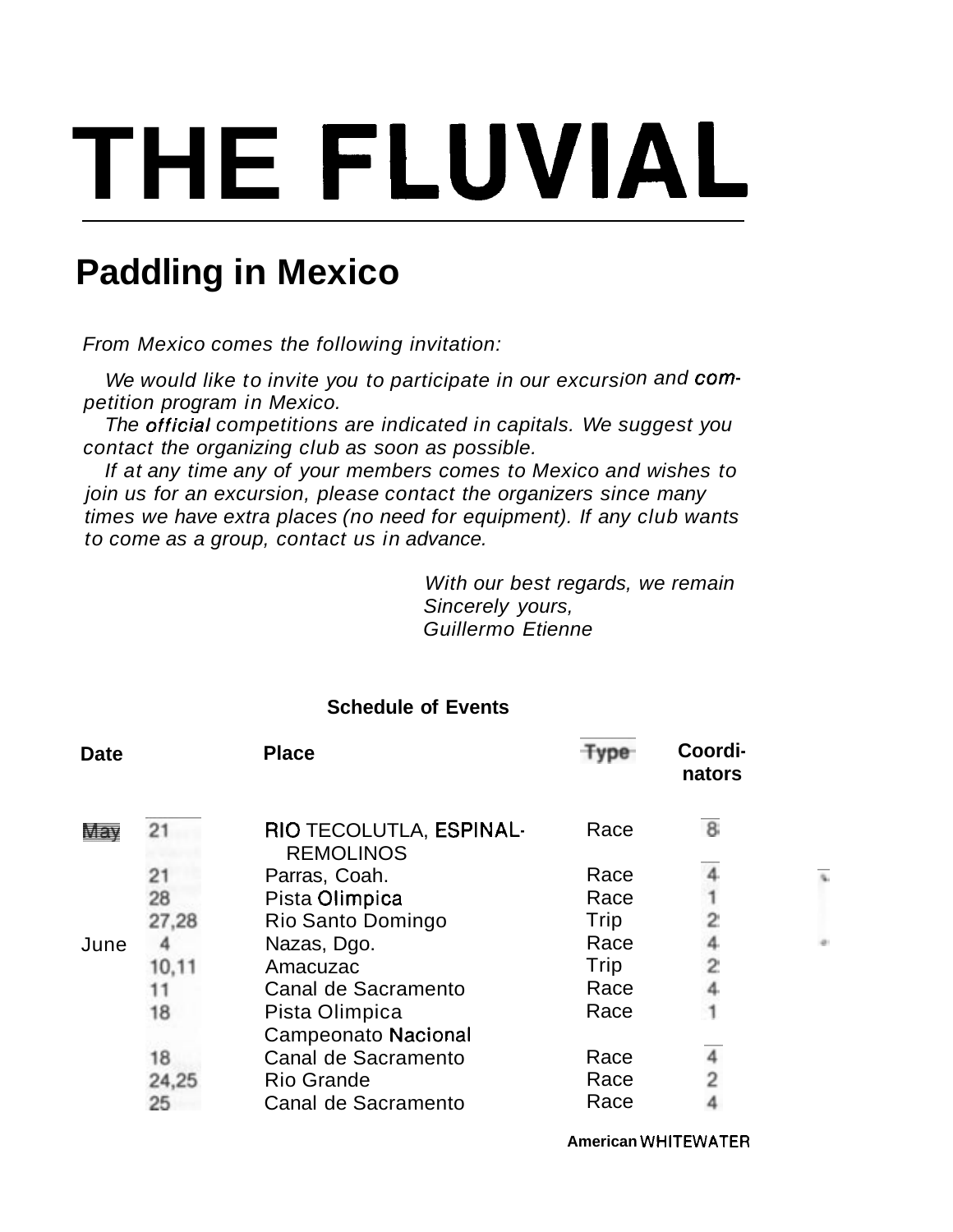# **NEWS**

| July  | $\overline{2}$ | Nazas-Presa                                            | Race | 4              |
|-------|----------------|--------------------------------------------------------|------|----------------|
|       | 8,9            | Rio Atoyac                                             | Trip |                |
|       | 21,22,23       | <b>Rio Balsas</b>                                      | Trip | $\frac{2}{2}$  |
|       | 21,22,23       | <b>RIO NAZAS</b>                                       | Race | 4              |
|       | 30             | Pista Olimpica                                         | Race | $\overline{1}$ |
| Aug.  | 5,6            | <b>Rio Grande</b>                                      | Trip |                |
|       | 13             | Canal de Sacramento                                    | Race | $\frac{2}{4}$  |
|       | 19,20          | Rio Amacuzas                                           | Trip |                |
|       | 26,27          | Tequesquitengo                                         | Race | $\frac{2}{1}$  |
|       | 27             | Canal de Sacramento                                    | Race |                |
| Sept. | 1,2,3          | Rio Atoyac                                             | Trip | $\frac{4}{2}$  |
|       | 2,3            | Pista Olimpica                                         | Race | 1              |
|       | 10             | Canal de Sacramento                                    | Race | 4              |
|       | $15-17$        | Pista Olimpica                                         | Race | 1              |
|       | 23             | <b>GRANDE OAXACA MATAMBA-</b><br>LOS OBOS              |      |                |
|       | 24             | Canal de Sacramento                                    | Race |                |
| Oct.  | 7              | Rio Amacuzac Cachuamilpa-La                            | Race | 5              |
|       |                | Escalera                                               |      |                |
|       | 8              | <b>AMACUZAC CACAMAHUAMIL-</b><br><b>PA-HUENGINTLAN</b> | Race | 7              |
|       | $12 - 15$      | Pista Olimpica                                         | Race | 1              |
|       | 22             | RIO ATOYAC MEZCALA-<br><b>HUATUSCO</b>                 | Race | $\frac{1}{2}$  |
| Nov.  | $1-5$          | Rio Moctezuma                                          | Trip | 8              |
|       | 5              | Pista Olimpica                                         | Race | $\mathbf{1}$   |
|       | 11             | RIO BALSAS MEZCALA-BALSAS                              | Race | 5              |
| Dec.  | 10             | RIO BALSAS TLAPEHUALA-                                 | Race | 5              |
|       |                | <b>COYUCA</b>                                          |      |                |

### **Coordinators**

**1** Federacion mexicana de Canotaje Attn: Sr. Ing. Pabo Stock Sanchez Azcona **1348**  Mexico **12,** D.F. MEXICO

**2** River Rower Angeles Attn: Sr. Lic. Guillermo Borja **2** Oriente No. **207-17**  Puebla, Puebla MEXICO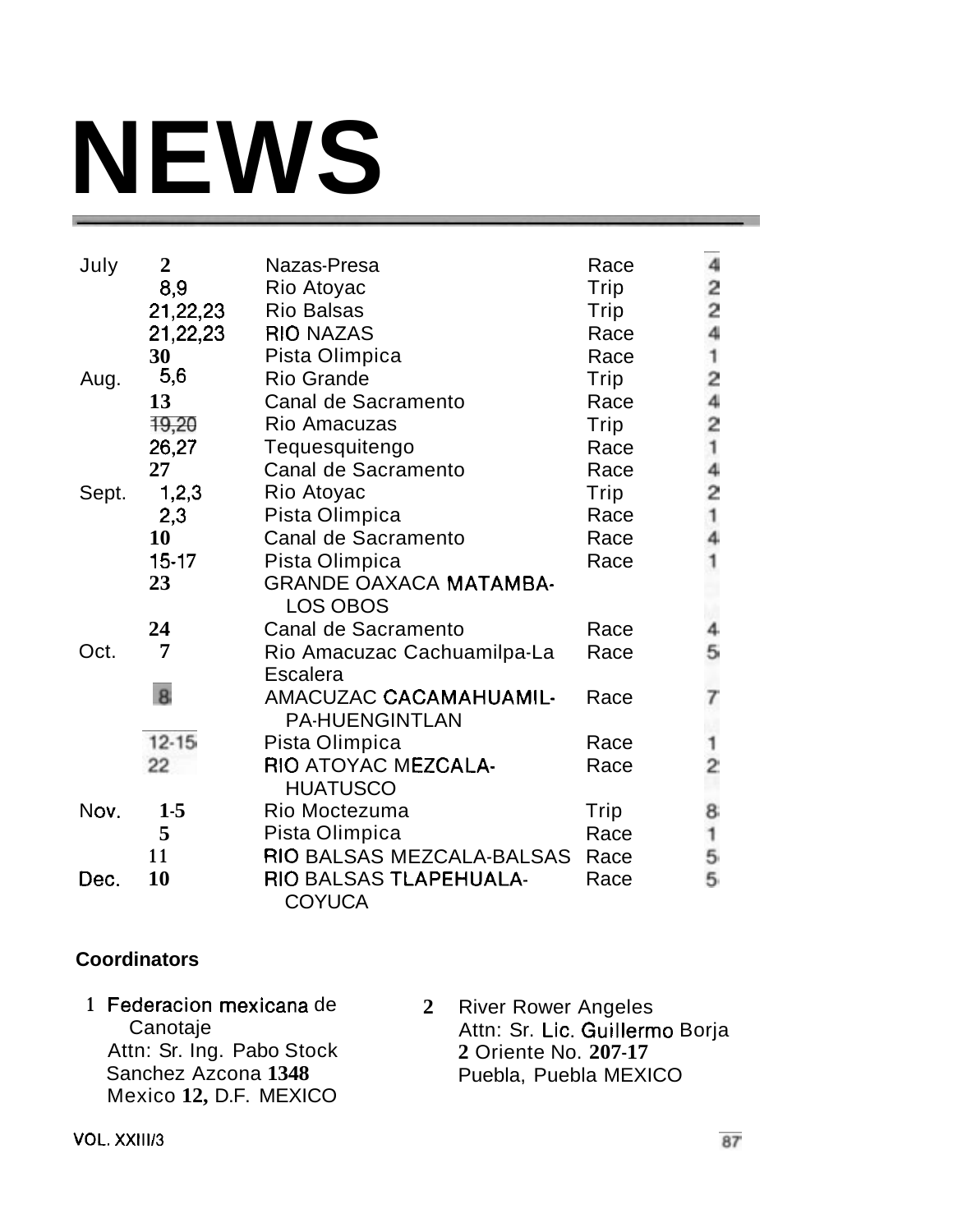$\mathbb{R}$ 

## **THE FLUVIAL NEWS**

- 3 Club de Exploraciones de Mexico Attn: Sr. Marco Antonio Fragoso Seccion Tehuacan 2 Poniente No. 106 Tehuacan, Puebla MEXICO
- 4 Asociacion Lagunera de Canotaje Attn: Sr. Jose Luis Jaquez Av. Juarez y Calle 23 Torreon, Coahuila MEXICO
- 5 Club Coyuca Attn: Sr. Raul Huerta Sanchez Avenida Ill No. 182 Col. Educacion Mexico, 20, D.F. MEXICO
- 6 Club Moldau 10 Cernac-Puebla Attn: Sr. Eduardo Estrada Attn: Sr. Enrique Lira Francisco Benitez No. 93 11 Oriente No. 17
- **NBSAC Canoe Subcommittee Convenes**

The Canoe Sub-committee of the National Boating Safety Advisory Committee met on Wednesday, April 12. Representatives from equipment manufacturers, retailers, canoe clubs and the U.S. Coast Guard attended. Representing the AWA was O.K. Goodwin, Safety Chairman.

Discussion was heard on a number of topics including: the difficulty in obtaining an accurate count of the number of canoes in

- 7 Club Nautilus Attn: Sr. Eduardo Beristain Calle Encanto No. 45-A Mexico 20, D.F. MEXICO
- 8 Club Aztlan Attn: Sr. Lic. Guillerrno Polanco Pino No. 213 Sta. Maria La Rivera Mexico 4, D.F. MEXICO
- 9 Club Popoyotes Attn: Sr. Arturo Diaz Arnilcar Vidal No. 19 Const. 1917 Mexico 13, D.F. MEXICO
- Mexico 20, D.F. MEXICO Puebla, Puebla MEXICO

the U.S., the poor reporting system for canoeing accidents, the need for closer analysis of accident reports to determine the causes of accidents resulting in fatalities, and the mandate from Congress requiring the Coast Guard to become involved in regulating recreational boating.

Mr. Howard Wakely, of I.I.T. Research Institute of Chicago, presented his firm's report on canoe accidents for the years 1975, 1976, and 1977. Canoe accidents comprised ten percent of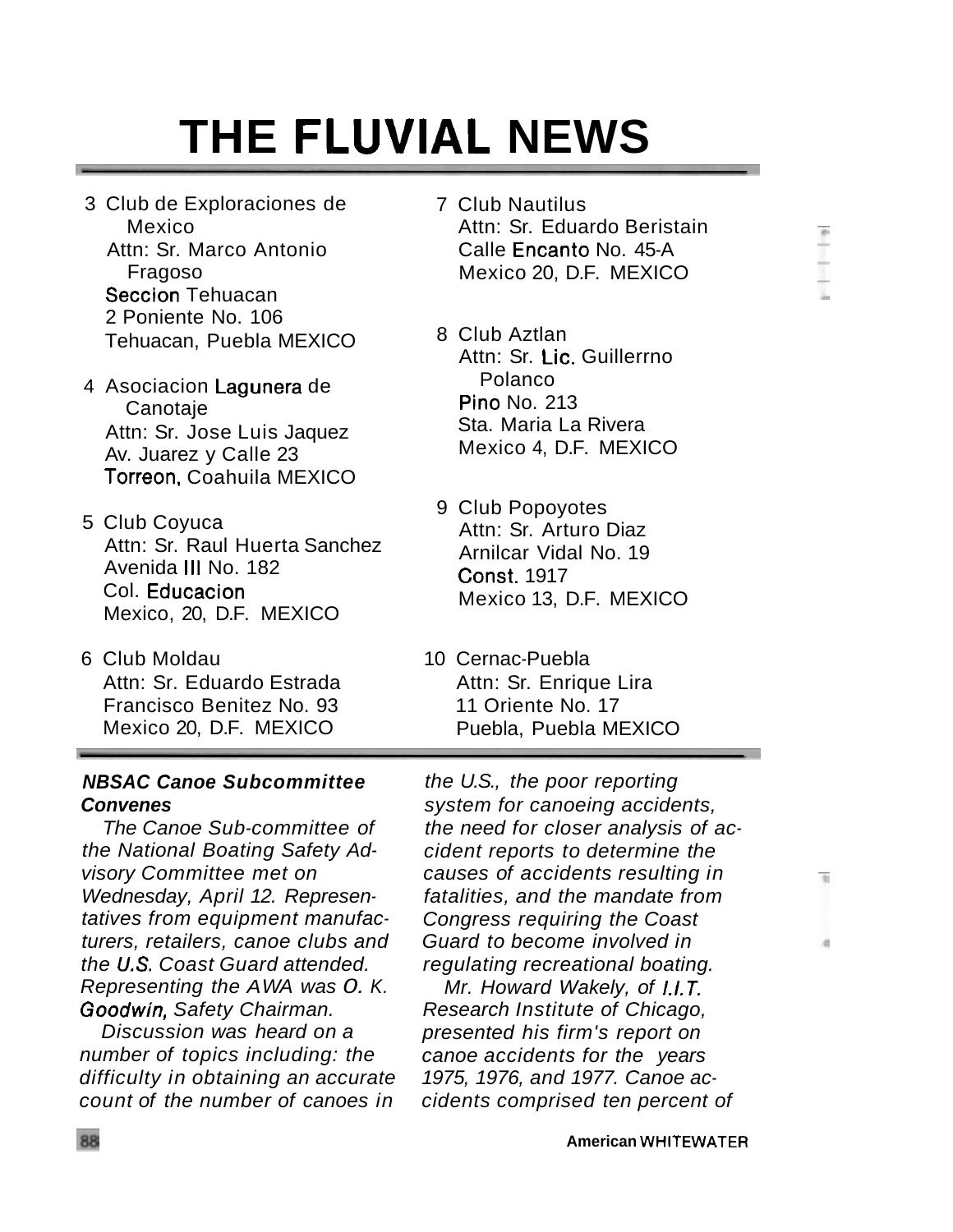## **THE FLUVIAL NEWS**

**all boating accidents and a number of measures for reducing that percentage were discussed. These measures included: more stringent requirements for the use**  of PFDs, more or better educa**tional material, and additional or redistributed flotation material.** 

**Concern was expressed by canoeists in the audience and in the subcommittee that attempts to make the canoe more intrinsically "safe" would result in degradation of the design of the canoe.** 

### **Two Missing and Feared**  Lost on Trans-U.S. **Canoe Trip**

Two New England canoeists who were attempting to establish a 5000 mile canoe trail across the U.S. are missing and presumed dead in the impoundment behind the Bonneville Dam. The canoe belonging to the pair was found floating in the Columbia upstream from the Bonneville Dam near an area called Home Valley.

Tim Black of Amherst, N.H. and Peter Macridis of Belmont, Mass. had embarked on their journey which would have taken them from Astoria, Oregon to Maine after 5000 miles of river travel, Whitewater Open Canoe much of it upstream. The two Nationals young paddlers had covered P.O. Box 1393 about 160 miles of the YMCA-<br>Arlington, Va. 22210

sponsored trip when they disappeared. They had hoped their trip would lead to the establishment of a transcontinental canoe trail along the lines of the Pacific Crest, Continental Divide or Appalachian hiking trails.

### **National Whitewater Championships to be Held on Yough**

The National Open Canoe Slalom and Wildwater Championships will be held on August 5, 6, and 7, 1978 on the Youghiogheny River near Ohiopyle, Pa.

The Slalom races will begin at 1:30 p.m. on Saturday and Sunday. The Wildwater races will begin at 9:00 a.m. Monday morning.

The races are expected to draw open canoe paddlers from across the nation in anticipation of the difficult whitewater on the Yough.

The races will be held on the Class Ill-IV whitewater between Ohiopyle and South Connellsville, which should prove to be the most difficult course ever selected for the championships.

The deadline for entries is July 24, 1978. For further information and entry forms, contact: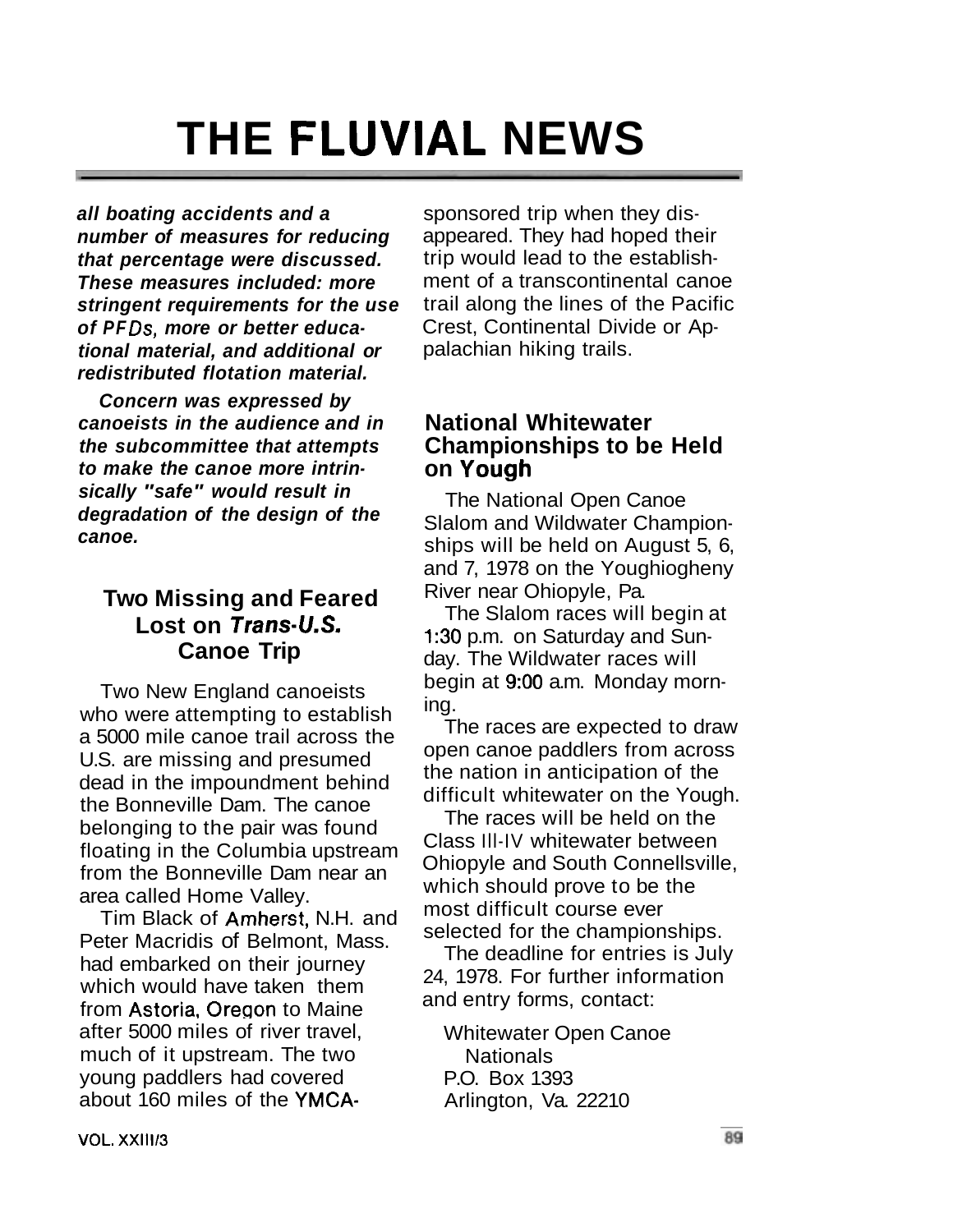## **THE FLUVIAL NEWS**

### **Rogue River Trips to be Regulated**

Summertime float trips by private boaters on the Rogue River between Grave Creek and Watson Creek will be regulated in 1978, according to a joint announcement by the Oregon State Marine Board, the U.S. Forest Service, the Bureau of Land Management, and the Oregon State Parks Branch.

Use of the famous whitewater river by individual boaters, rafters, and kayakers running downstream between the Friday before Memorial Day and Labor Day will be limited to about 6,200 persons. The announcement was made based on four years of study by the management agencies, and a decision reached on Tuesday, 'December 20 by the Marine Board, Brad Morris, director of the Marine Board said.

Professional excursion outfitters have been limited since 1974. "No one really feels comfortable restricting a private boater's free access to the river," Morris said, "but the increase in use of nearly 400 percent since 1973 persuaded the river managers that a ceiling is needed to protect the Rogue's natural values."

The Rogue, which flows through southwestern Oregon from the Cascade Range to the Pacific Ocean at Gold Beach, was named a National Wild and Scenic River in 1968 by the federal government. Oregon made it a State Scenic Waterway in 1970. Both federal and state programs classify the 33-mile stretch of rapids below Grave Creek as "wild," and to be managed as a "vestige of primitive America.. .<br>essentially unaltered by the effects of man."

d,

The four federal and state agencies find themselves "in the middle, surrounded by environmentalists seeking a wilderness experience, professional guides making a living on the river, and local boatmen who feel the river was theirs first," Morris said. "Boaters on a number of western rivers have been regulated for several years, but the Rogue is unique in its substantial percentage of users who live along the river just above the popular whitewater section and may float it several times every summer."

The new regulations establish a permit system to be operated by the Siskiyou National Forest Headquarters, P.O. Box 440, Grants Pass, Oregon 97526. Between January 1 and March 15, boating party leaders may apply there for one or two advance reservations during the summer season, stating the number of persons in the party, and second

**American WHITEWATER**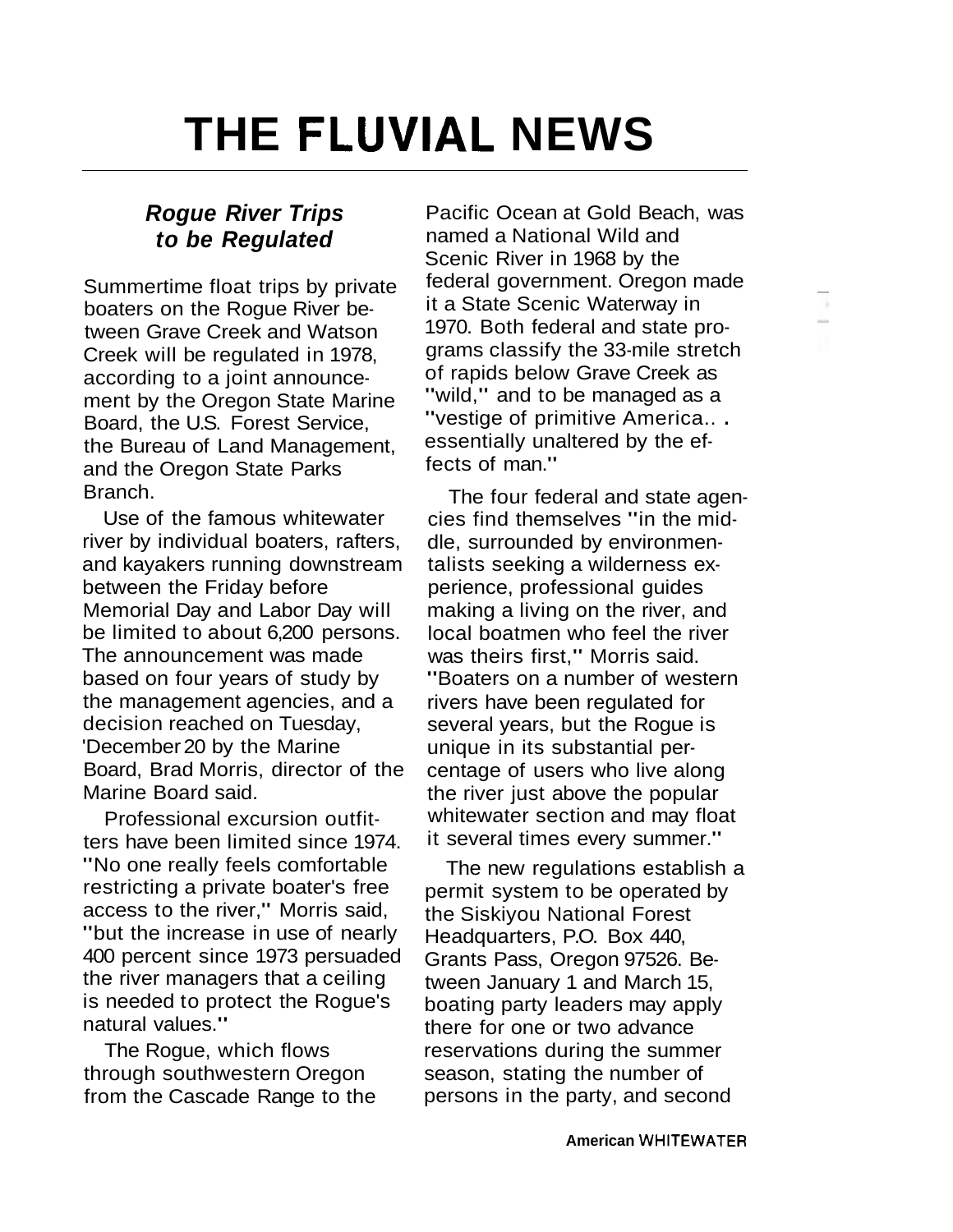## **THE FLUVIAL NEWS**

choice dates.

From 60-62 persons, typically about 10 boating parties, will be permitted to start downstream each day. When applications exceed 62 for any given day, a lottery will be held.

After April 15, a party leader may secure a third advance reservation if space permits. Throughout the summer, available open dates will be distributed on a first-come, first-served basis seven days prior to departure. Party leaders must confirm their planned trip seven days before departure to hold their reservation, which may otherwise be assigned to another party.

Passengers making the trip with authorized professional outfitters will average about 62 each day, matching individual boaters, but they need not secure permits in advance.

"The effect of the permit system will be to more evenly contour the peaks and valleys of recreational use, rather than to reduce use overall," Morris said. "Weekends and holidays have been heavy, even crowded, while many weekdays are only lightly used. The regulations allow more than 50 percent greater use than we experienced in 1976, the busiest year, but inevitably some people will be disappointed on weekends."



### **More Mistakes.. . . . The excellent trip report in our**

last issue, "Down the Urubamba" by Tom Jackson, was reprinted courtesy of the Journal of the South American Explorers' Club. We regret the omission of that fact.

### **CLASSIFIED**

RIVER TOURING BIBLIOGRAPHY-Largest Catalog Canoe Books Available. Also lists Clubs, Liveries, Films. Send \$2.00 (refundable) to: Adventure Bookshelf, Box 6169, Dept AWC, L.I.C., NY 11106

Easy Rider C-2 with all gear, \$325.00 Custom made spray skirts and paddling jackets, \$12.00 and \$15.00 Eric Bader Call (203) 272-6210.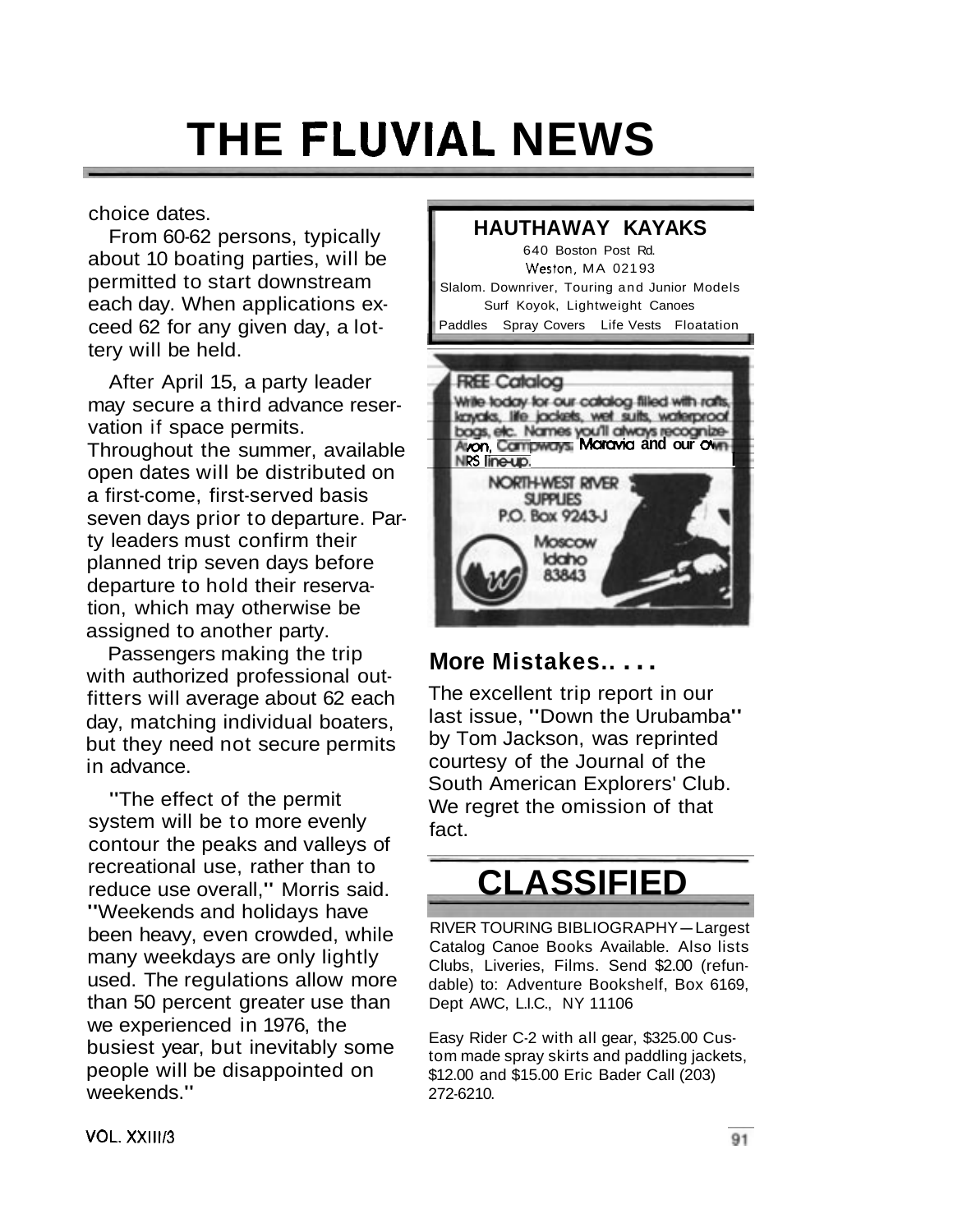# **Obituaries**

### **Ed Bliss**

Ed Bliss of the Kayak and Canoe Club of New York died April 1 of cancer at the Sloan-Kettering Hospital. Ed was one of those few people who truly supported his sport and his loss will be felt throughout the country. He was involved with organized whitewater thirteen years and, as with all his activities, gave more to the sport and to other people than he took.

Ed competed in his first whitewater race in 1965 and quickly became a constructive leader in the emerging years of decked-boat development and organization. His athletic abilities, analytical intelligence and diligent training helped take him from his first race in 1965 to the World Championships in Czechoslovakia in 1967 where he teamed with his brother-in-law, Dick Church, in C-2 Slalom and C-2 Wildwater. In 1969 Ed and Dick were National Champions in C-2 Slalom and again represented the USA at the World Championships in France in Slalom. In C-1, and teamed with son Tim in C-2,

he won many Atlantic Division championships in slalom and wildwater. In 1973 he won the Master's C-1 Slalom class at the National Championships, and last summer he and John Connet teamed up to win the C-2 Slalom Masters' title at the national Junior and Masters championships.

Ed was Chairman of the Kayak and Canoe Club of New York for four years from 1971 through 1974 and on the Board as competition liaison chair from 1975-1978. He won the coveted Jack Goldstein Award in 1974 given those who, by their personal influence, character and individual achievement, have made a distinguished contribution to the good and welfare of KCCNY. He, and his wife Bonnie, attended innumerable and seeminglyinterminable meetings of the Atlantic Division as Divisional Slalom Chairman and Ed was an early voice for the interests of whitewater paddlers in the divisional and national ACA. He was elected Rear Commodore of the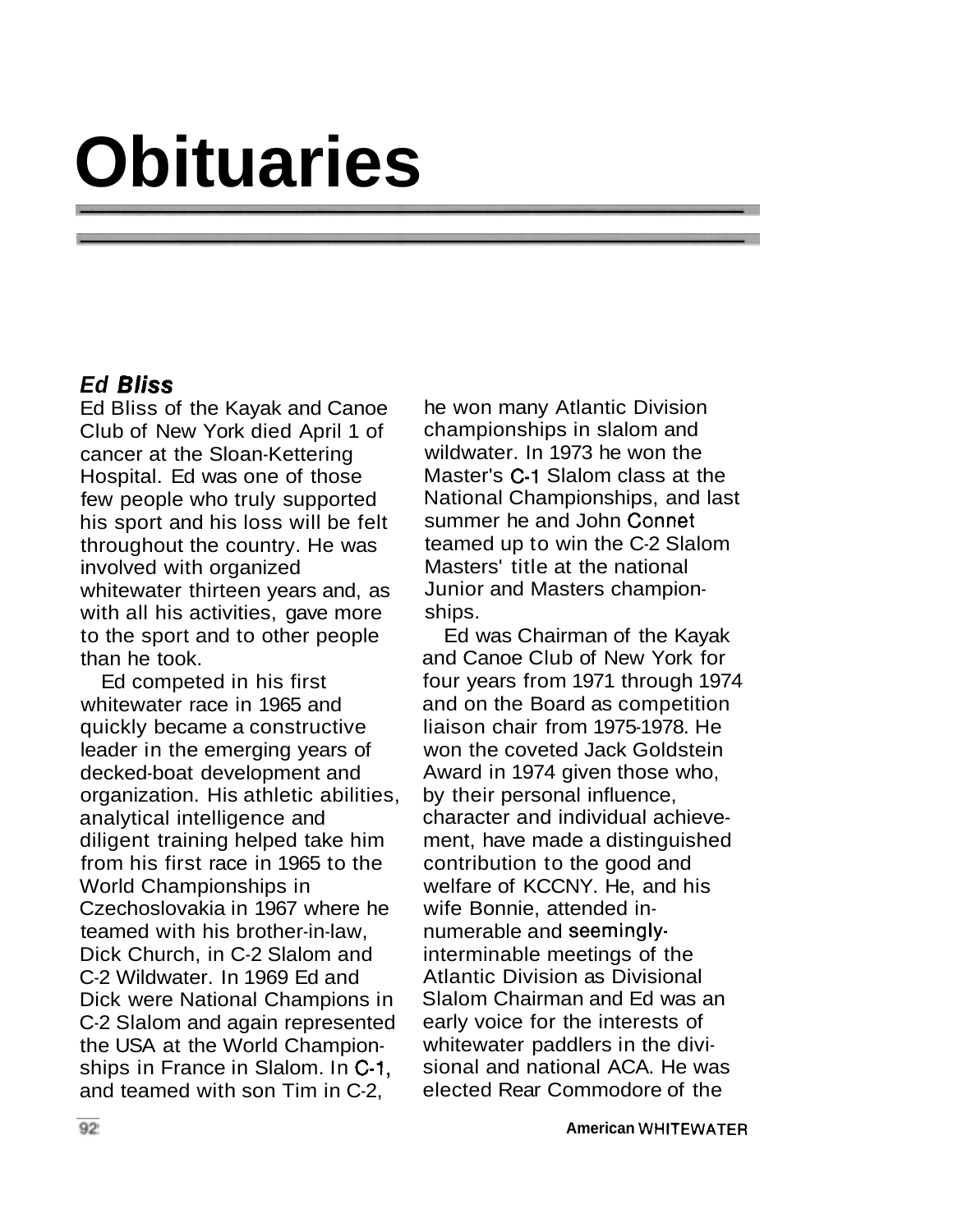Atlantic Division in 1975 and 1976, and Vice Commodore for 1977 and 1978. One of Ed's outstanding characteristics was a sense of fairness which enabled him to work with many conflicting interests and to unify them in the, advancement of all aspects of canoeing.

Between canoeing weekends, Ed worked as an electrical engineering executive for RCA Global Communications, Inc. and was the recipient of the RCA Engineering Award. He was a member of the team which designed the transmitter for the historical Relay Communications Satellite, and pioneered the application of computer-aided design techniques to the development of solid state microwave devices. He had graduated from St. Lawrence University in 1952 and attended graduate school at Columbia University. Other of his many interests and activities were technical rock climbing, SCUBA diving, and instructing Boy Scouts.

Citing Ed's many ac-

complishments shows only a small part of the whole person. He will be missed most for what small part of the whole person.<br>He will be missed most for what<br>he was—an inspirational leader, an example, dedicated, fair, charitable, kind; a soft-spoken person who quietly accomplished the job; a unifier, open-minded and thoughtful; and especially, a friend.

> Anita Lustenberger Chairman, KCCNY

### **Walt Blackadar**

The well known and controversial kayaker Walt Blackadar was killed in a hydraulic on the South Fork of the Payette in Idaho on May 14. Blackadar was whitewater sport's most famous personality, having been seen on national television and publishing articles in the country's most popular sports magazines. As this issue went to press the details of the incident were not clear. A more extensive accident analysis and obituary will appear in the next issue.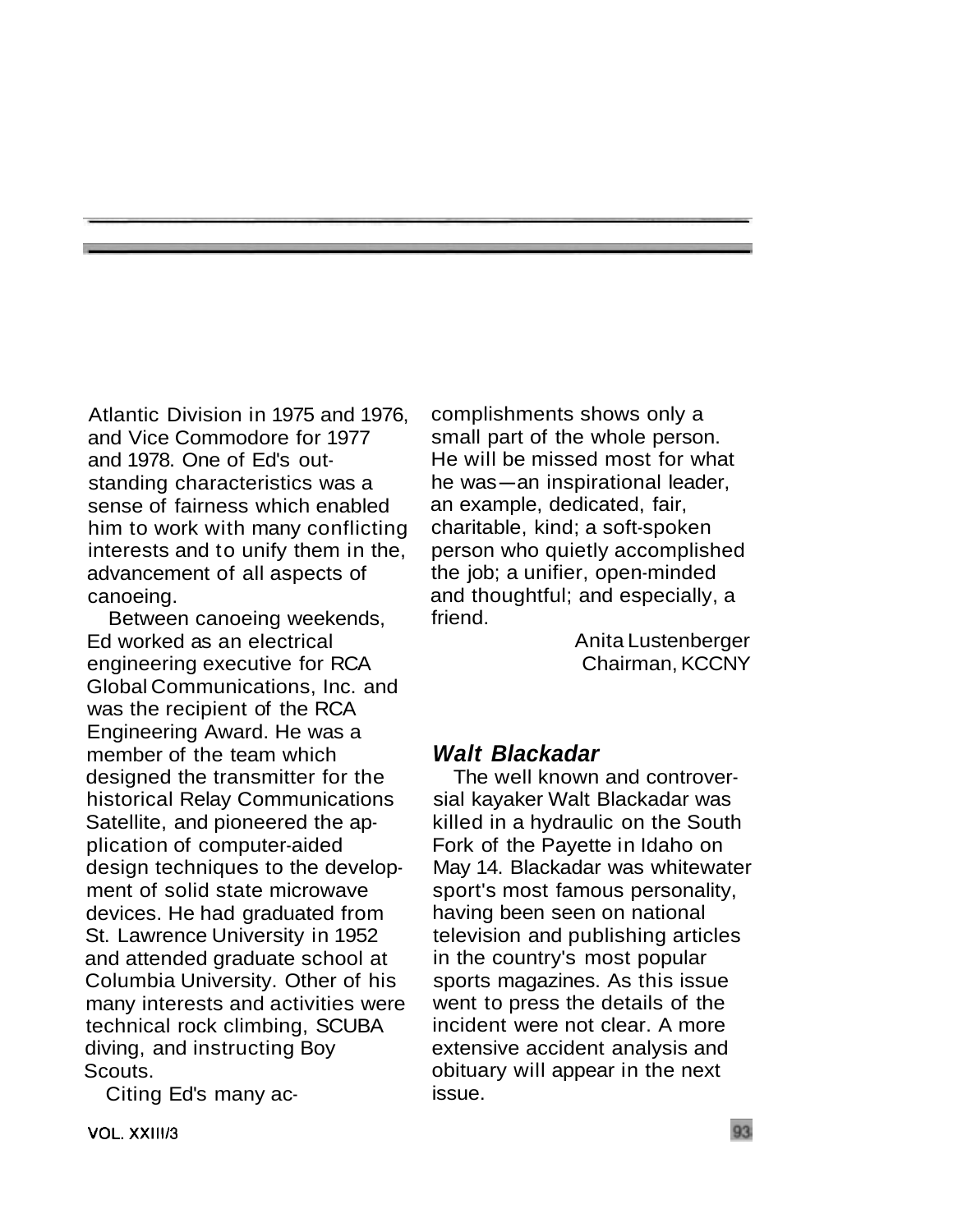# A Near-Miss on the St. Francis

Date - Time: Sunday, March 18,1978, about 1 PM.

- Place: Cat's Paw rapid on the St. Francis River at Mill Stream Gardens about 8 miles west of Fredericktown, Missouri.
- **Extenuating** circumstances: A wildwater race was being conducted. Because of this: 1) Safety personnel were present at the site with ropes and kayaks, 2) about 200-400 spectators (nonpaddlers) observed the incident, 3) the incident was filmed by television news cameramen (16 mm, KSD, Channel 5, St. Louis), and 4) experienced paddlers were nearby as race spectators who were able to provide assistance.
- **Experience** victims: According to the statements of Monte Batten they were very experienced and had paddled this river at similar levels at least twice before. But they had not paddled together before. Other sources indicate that their experience was less extensive and that they were unfamiliar with the river.<sup>1</sup>
- Paddlers Boat: 17 foot, aluminum canoe, standard or shoe keel, no floatation. Terri: Wet suit top, WW PFD, jeans, no helmet Monte: Wet suit top, no PFD, shorts, no helmet

<sup>&</sup>lt;sup>1</sup>A report in the St. Louis Post Dispatch, March 26, 1978, page 3 **I**, said that neither Terri nor Monte had ever been on the St. Francis or on rivers of similar difficulty.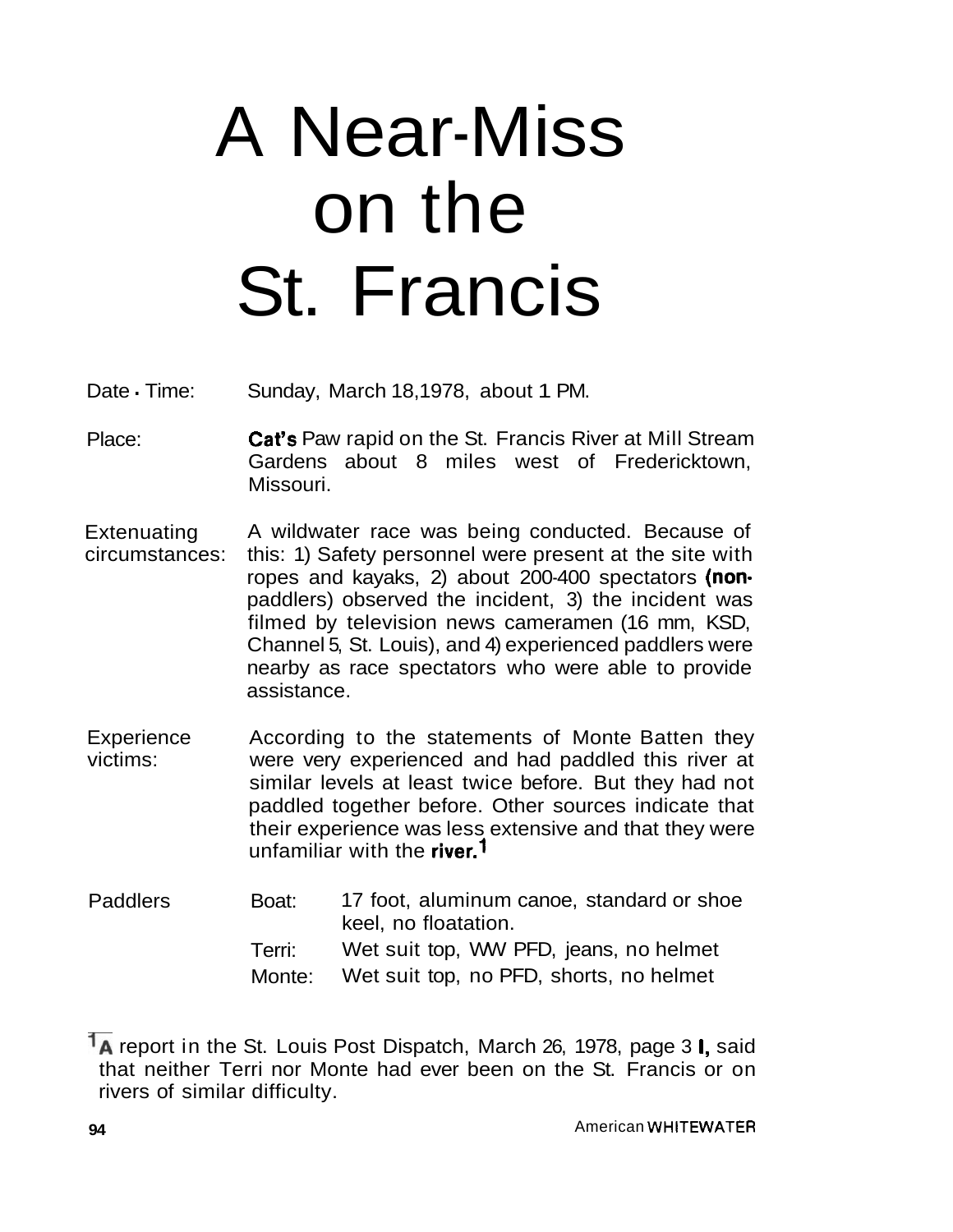**On March 19, 1978 a near drowning occured on the St. Francis River in Missouri due to a leg entrapment. I was present as a safety person to assist in pulling upset race participants to safety. Enclosed is a complete account of the incident.** 

> **Scott W. Schulte Trail of Tears State Park Jackson, Missouri 63755**

### **Actions that led to tipover and entrapment**

Terri and Monte were canoeing the river with friends and were not entrants in the race nor in any way involved with the event sponscred by the Arnold Whitewater Association. When they came through Big Drop rapid they were cautioned by the AWA safety personnel at that location that it might be preferable if they would carry around Cat's Paw rapid.

They chose to attempt Cat's Paw. Terri and Monte were attempting to make an eddy turn from **''6"** to "F" in order to take the "chicken route" through Cat's Paw. They missed the eddy line but turned boat sideways to the current and almost capsized. They were washed broadside onto a rock at point "C." Upon hitting the rock they leaned upstream and turned over.

The boat and paddlers were washed along the face of rock **"R"**  until the boat lodged broadside on rock "G." The paddlers were upstream of the canoe and rolled off of the canoe through chute to point "X."

Monte was ahead of Terri. Monte

came through first. He washed through. Terri had almost become stuck in the canoe when the canoe became lodged but came free almost immediately and was washed through following Monte.

She came over the top of the chute legs first with her foot and leg getting trapped under a rock near the bottom of the drop. (point "X")

#### **Rescue .efforts and related actions**

I was located on top of rock "H" with a throw line, which I threw to and was caught by Monte as he passed rock "H." As soon as he had the rope I saw that Terri was in trouble.

She had stopped at point "X" and was able, using her untrapped leg, to stand up and shouted that her foot was trapped. She shouted reg, to start up and shouted that<br>her foot was trapped. She shouted<br>repeatedly — excited but not hysterical.

I retrieved the throw rope from Monte who was now relatively clear of danger. To do so I had to shout at him several times in order to get him to let go of the rope.

Meanwhile Steve and Jack moved to rock "I" from the top of rock **"J"** where they had been observing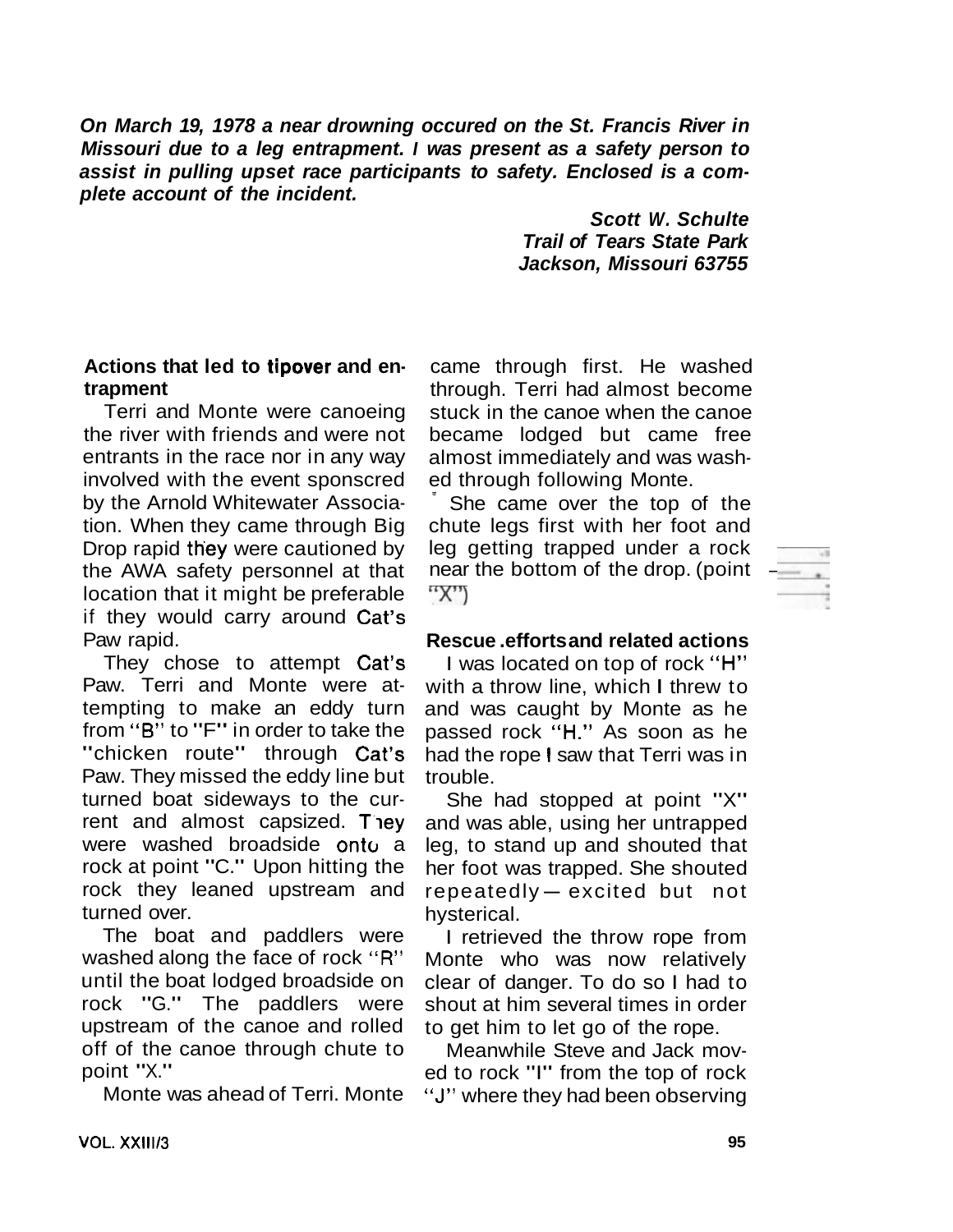the incident. Although close to Terri, she was beyond their re incluent. Although clu<br>Terri, she was beyond<br>reach—about 6-7 feet away. reach—about 6-7 feet away.<br>I threw the throw line to Jack.

Jack and Steve got the bag end of the rope to Terri. She was still standing. the water was about waist deep on her and very powerful.

Jack and Steve moved to rock "K" and attempted to pull Terri upstream so as to free her. Two attempts were made. On the first they pulled a bit and saw that she was having difficulty holding on to the rope. They let up and we requested that she either loop rope around back and under arms or hold on to the loop tied at the end of the rope. She replied that she couldn't. So a second attempt was made to pull her up with her just holding to the rope. Just as she was getting close to being straight (extended upstream of trapped foot) she lost her grip on the rope. Pressure from the current at this point was extreme.

When she lost her grip she was immediately whipped downstream when she lost her grip she was<br>immediately whipped downstream<br>and folded over-her head under water. She said later that she was able to breathe because of an air pocket formed by her PFD: By this time I had reached rock **"L"** and had been joined by another person or two. This was Monte and Tom Evans.

With her head now under I got the bag end of the throw line and tried to tie in. this was taking too long so I went in the water while

just holding onto the rope. Steve and Jack attempted to pull me to her. I was unable to get to her this way.

Monte jumped in at this time and was able to grab Terri which kept him from being washed downstream. He gained his footing and was able to get her head up. Tom Evans then joined Monte to help him hold her.

I then tied into the rope with a bowline around my chest and tried to get to Terri's leg by being pulled. This didn't work for two reasons. One, they were not able to pull me upstream far enough against the current. Secondly, I was having difficulty in the water myself and could not get good footing or when laying prone to reduce resistance I had difficulty keeping my head above water.

Since I could not get her leg free by holding it and being pulled myself we again tried to pull her free by pulling her upstream with the rope. The rope was tied around her torso by one of the persons holding her up. (Eventually there were as many as **5** people that were able to get to her but they still could not free her leg. So great was the force of the jet that their concerted efforts could not maneuver her in a position that would allow her foot to come free. They were only able to stand there and assist her because the jet was narrow and there was relatively still water next to her.) The rope was tied in a large loop around her and when we pull-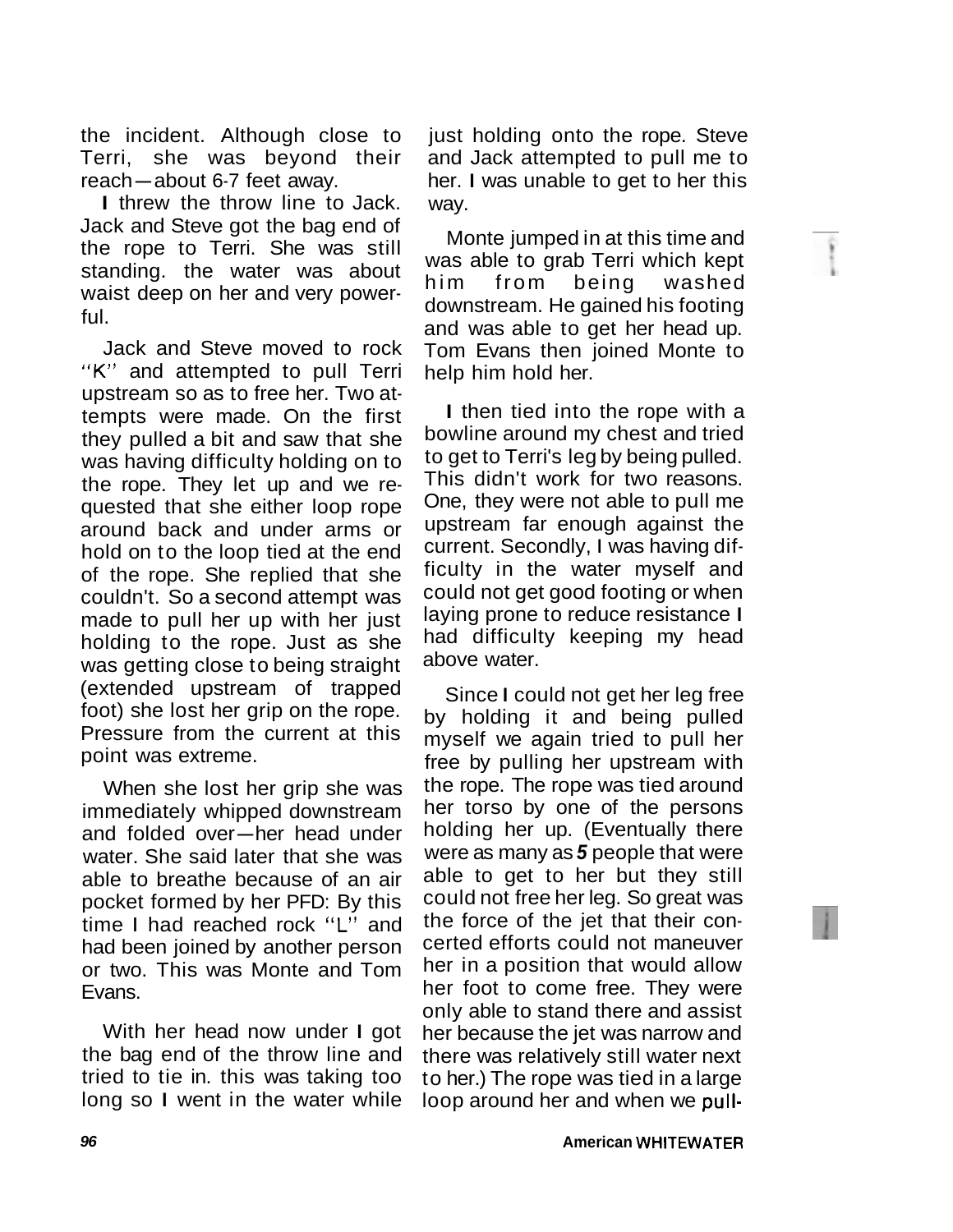

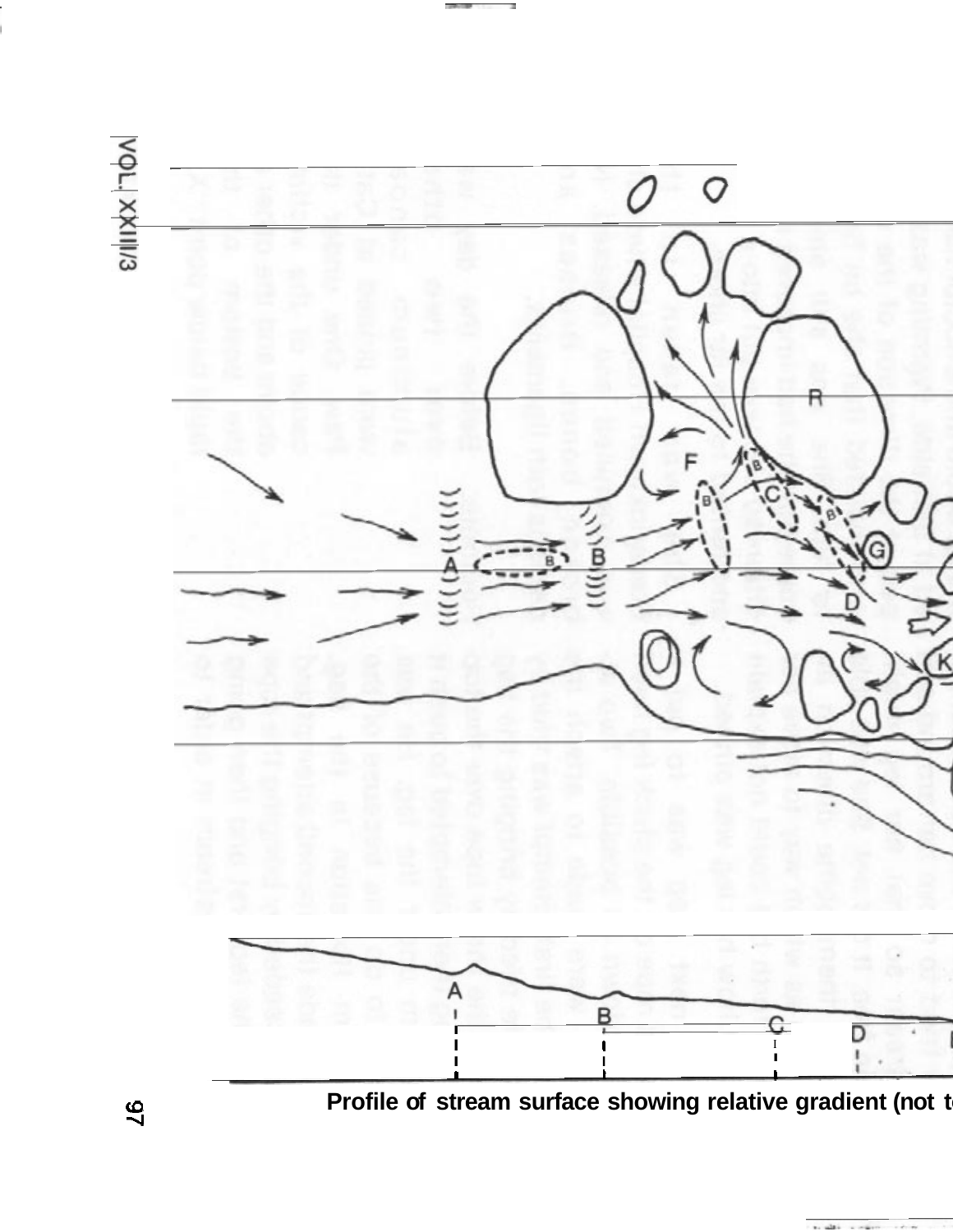ed, her arms came up over her head and the rope slipped off. By this time we had ample manpower on the rope to overcome the force of the current if the rope would have remained attached.

At this stage she was still being held up and a second rope had been obtained so we stabilized her by getting one rope tied securely around her chest and had enough people on it that if all else failed we could by sheer force pull her upstream and hopefully loose. However, we were cautioned by a member of the rescue squad that we could possibly injure her back if we pulled her in this manner. (This possibility should be checked out.)

The people in the water with her now tried to move her around and upstream so that her leg might come free. It did not. She was able to give them some direction inasmuch as which way to move her and so forth but could not explain exactly how her leg was pinned.

The next step was to put a second rope on the stuck leg itself as far down as possible. Two attempts were made to attach the rope. The first attempt was tried by Tom. He tried by bringing the bag end of the throw rope over the top of the leg then attempted to push it upstream under the leg. He was unable to do this because of the ethafoam floatation in the bag. Jack made the second attempt and he succeeded by bringing the rope under the leg first and then going over the top upstream in order to

get the rope around her leg. Then the rope was moved towards the foot as far as possible. This worked. Pulling upstream on the leg with one rope and maintaining tension with the rope tied to her chest as directed by those holding her we were able to pull the leg free.

By this time she had been in the water around 20 to 35 minutes and was shivering uncontrollably. It took several minutes to get her safely to shore. She was placed in a basket litter and treated for hypothermia. (Warm body contact while wrapped in a blanket. Wet suits and PFDs were used as additional insulation.)

The only access to a road was at the far shore and a doctor had arrived at that side. Warming was stopped at the direction of the doctor who insisted that she be brought to him. She was still shivering some but she had improved in condition so she was put into a canoe and ferried to the far shore.

She was taken to the Fredericktown Hospital where she was examined and released. No broken bones. Bruises and perhaps torn ligaments.

Footnote: Before the day was over two other aluminum canoes were pinned at Cat's Paw. One under the canoe of the victims above and the other at the bottom of the rapid below point **"X."**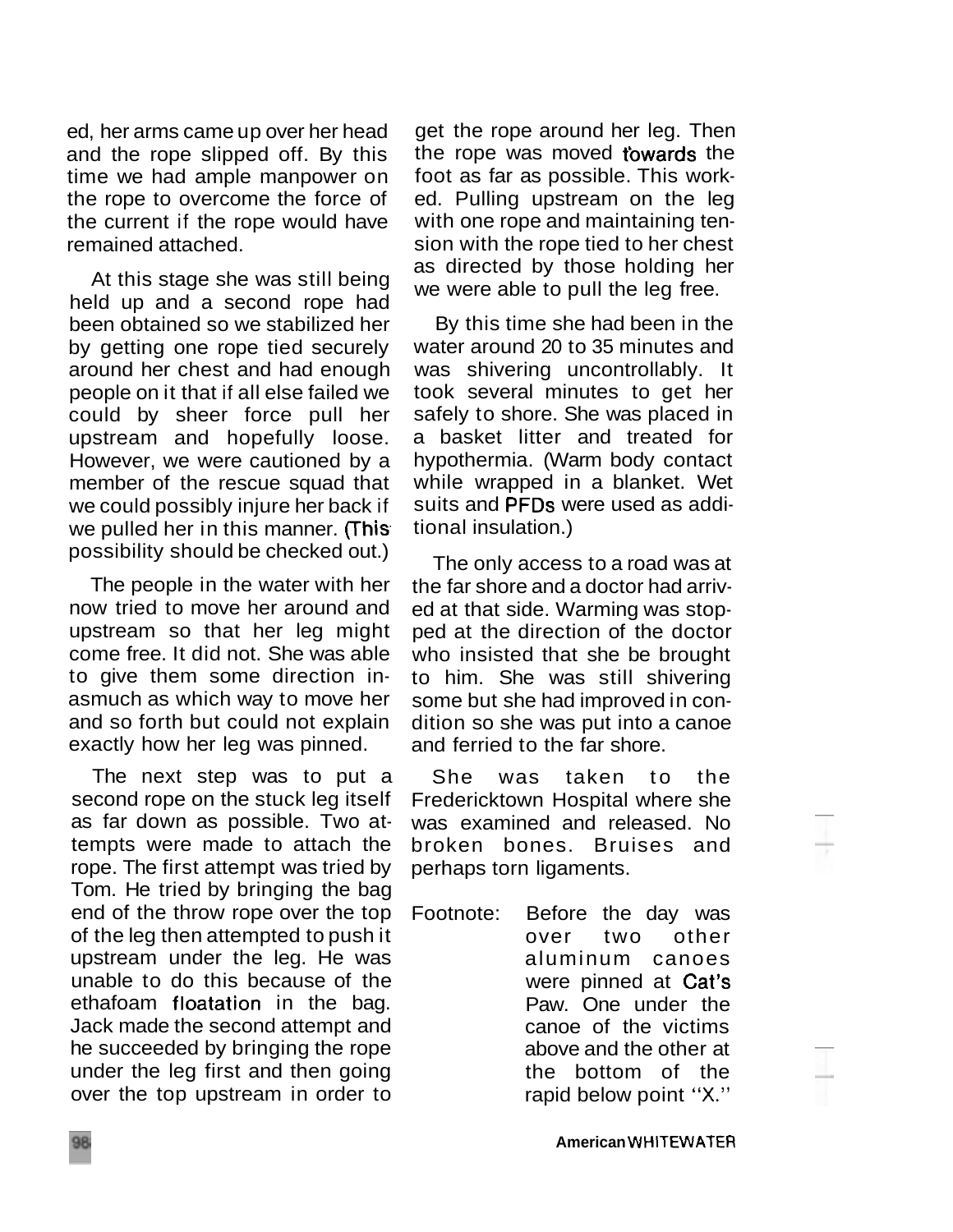These people were instructed to carry around because of the first trapped canoe but they disregarded the advice. Cat's Paw is not to be taken the advice. Cat's Paw<br>is not to be taken<br>lightly-even experts respect it. Something we should all consider, don't run it if you aren't prepared to swim it.

### **MISTAKES**

- 1. Used a canoe with a keel. Keeled canoes without rocker are just not suitable craft for whitewater maneuvering.
- 2. Monte and Terri leaned upstream when they swept broadside to the rock.
- 3. Did not keep feet up. Regardless of intentions it would have been very difficult to keep feet up when going over a drop such as this one. If a person had on a helmet it might be good to tuck into a ball in such a situation. No helmet was worn.
- 4. Terri might have used the loop in the throw line and avoided losing her grip and getting knocked over by the current. It is important that the victim as well as the rescuer know and understand the capability and limitations of the equipment being used. (In this case, a throw line similar to the one described in pages 164-165 of American

Whitewater, Vol. XXI, No. 5).

5. The other safety personnel and myself at the site were ill prepared for an entrapment. Initially there was only one rope available on that side of the river. I feel now that most entrapments will require at least two ropes for a successful rescue. One to stabilize the victim and/or the in water rescuers and another rope to be used to free the victim.

> Because of the warm air temperature I was wearing a paddling suit of waterproof nylon instead of a wet suit. Safety personnel should be prepared for all eventualities and this includes going into the water to make or assist a rescue.

6. The victims party did not have ropes with them. Had they been alone on the river they probably would not have been able to free Terri from the entrapment.

### **CONCLUSIONS AND RECOM-MENDATIONS**

Whitewater rescue is difficult and hectic. The ideal rescuers would be a team of two or more persons who have worked and practiced rescue techniques together. One person in the water and one on the shore. Each should be familiar with knots and rope work. We are talking about a state of the art that has yet to be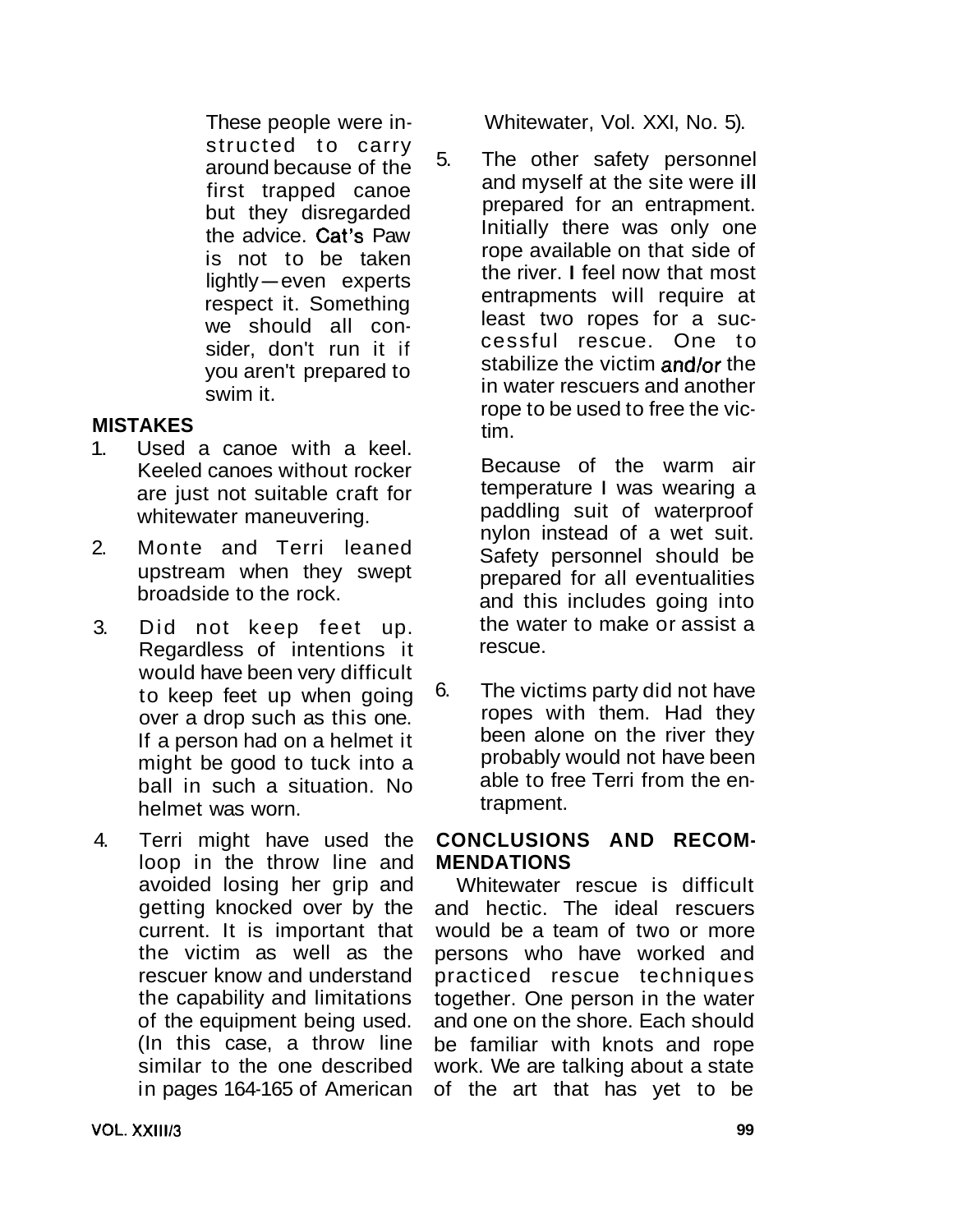developed. Entrapments when they occur are likely to be at locations that are difficult to reach by rescuers. Yet ways can be developed or are available to reach them.

It is hard to prepare for all eventualities, nevertheless we should try. If all serious boaters spent some time considering and preparing for whitewater rescue the river could be safer for us all.

Paddlers that have access to pool sessions should take their throw lines and experiment and practice rescue techniques in the pool. Practice tying knots in the water. Decide which knots you will use and when you will use them.

After pool sessions practice could be tried in a fast current. Make sure that the area is safe. Do not endanger your own safety in practicing rescues. But if a safe area is available to test your techniques it would be valuable experience to see how they work in simulated conditions.

For those on the shore pulling, use butterfly nooses. One loop for each person will insure that you will get the most effort on the rope. This can be critical if there is only two or three people to pull. Each person can exert maximum pull with a butterfly noose. Trying to pull on the rope 'tug of war' style limits your effort to the amount of friction you can exert by clasping the rope with your hands. Maybe slings and carabiners would be useful in these situations. Each accident is unique but hopefully we can be prepared to handle most of them. Every paddler should carry a throw line of the stuff bag type. They are readily available or can easily be made. Remember safety equipment is only useful when available. TAKE IT WITH YOU!!

Something should be said about the emotional aspects of attempting a rescue. Once you commit yourself to attempt a rescue you charge yourself with an awesome responsibility-someones life. Recriminations come later, even in a successful rescue. "Was what I did the best course of action?" "Should I have done something else?" "What if she had died?" Or; "Did he die because of something I could have done but didn't?" These are thoughts that have bothered me. Yet I can find no reason not to try again the next time something like this occurs. All of us involved were afraid at one point or another that we might lose our race to free her from the water.

It is easy to say but hard to do-but instead of berating one's self or others about what was done or not done try to view the incident objectively. Learn from the experience so that you might do better next time. Although you can possibly save someone's life, you cannot (in these rescue situations) be entirely responsible for their death.

Through some act or the ommision of an act the victim has by his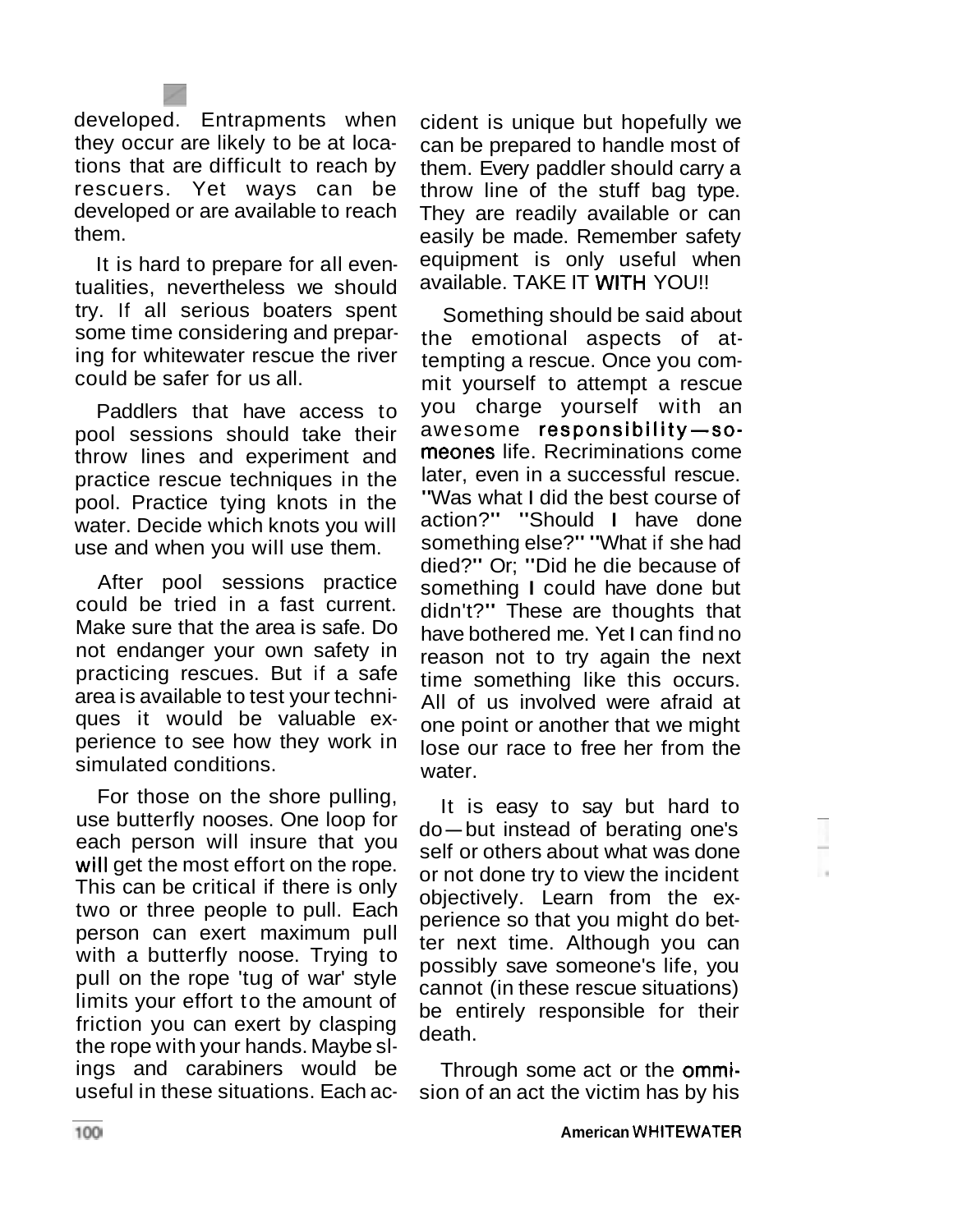or her own volition put himself in that position. The rescuer can only attempt to make the best of a bad situation. No method of rescue will work in all cases. Failure should not necessarily be reason for self recrimination on the part of the would-be rescuers. Each person can only do his best. One way to make the best good enough is for all of us to prepare for whitewater rescue.

#### **One additional note on this incident.**

The rescue has received widespread publicity in Missouri. Unfortunately, some of the articles have come out as biased accounts which were distorted and inflammatory. The result is a feud be-<br>tween the Arnold Whitewater **CANOE BELT** tween the Arnold Whitewater Association and the detractor (one of the victim's party). The detractor claims almost exclusive credit for the rescue and attacks the adequacy of efforts conducted by rescue personnel at the site.

No one person at the site had exclusive control over what happened. The Arnold Whitewater Association took all reasonable precautions in having personnel available for the safety of the race participants. That the safety personnel happened to be on the scene when the victims ran the rapid was fortunate. (The victim's party came through during a break in the race action. Two events had alrady gone through and the next

was not scheduled to arrive for another 45 minutes. So as far as race responsibilities were concerned the safety personnel need not have been in place.)

Anyway this bickering in the media has been unfortunate and can serve no useful purpose. It is a shame that someone's ego trip can lead to a distorted awareness of whitewater sport by the public.



The Voyageur name and design is in the tradition of the early **fur**  traders of the Hudson Ray Company. They were expert canoeists. So in keeping with this proud tradition we are pleased to present the official Voyageur Canoe Belt.

The buckle is made of finely crafted heavy brass alloy. The belt is thick, ruggedly handsome top grain leather, expertly dyed and finished. Sizes: Small 26 to 30; Medium 30 to 34. Large 34 to 38. Price

\$9.95 belt. \$6.95 buckle. Buy both for only \$14.95 postpaid and save \$1.95. Money-Back Guarantee if returned, postpaid. within 30 days. Voyageur, Ltd.. Box 512-A, Shawnee Mission. Kansas 66201

| \$1.95. Money-Back Guarantee if returned, postpaid. within 30 days.<br>Voyageur, Ltd., Box 512-A, Shawnee Mission. Kansas 66201 |
|---------------------------------------------------------------------------------------------------------------------------------|
|                                                                                                                                 |
| Voyageur, Ltd., 5935 Merriam Drive<br>Box 512-A, Shawnee Mission, Ks. 66201                                                     |
| $\Box$ YES, please send me the following<br>Voyageur Canoe Belt items.<br><b>OUANTITY &amp; SIZE</b>                            |
| <b>BELT &amp; BUCKLE (Save \$1.95). \$14.95</b>                                                                                 |
| BUCKLE ONLY<br>6.95                                                                                                             |
| 9.95<br><b>BELT ONLY</b><br>.                                                                                                   |
| SIZE: SMALL 26 to 30: MEDIUM 30 to 34: LARGE 34 I 38.<br>CASH WITH ORDER: Make check or money order                             |
| payable to Voyageur, Ltd.                                                                                                       |
| OR CHARGE TO: □ BankAmericard □ Master Charge                                                                                   |
| <b>ACCOUNT</b><br><b>EXPIRATION</b>                                                                                             |
| NO.<br>DATE                                                                                                                     |
| <b>NAME</b>                                                                                                                     |
| <b>ADDRESS</b>                                                                                                                  |
| CITY                                                                                                                            |
| <b>STATE</b><br>7IP                                                                                                             |
|                                                                                                                                 |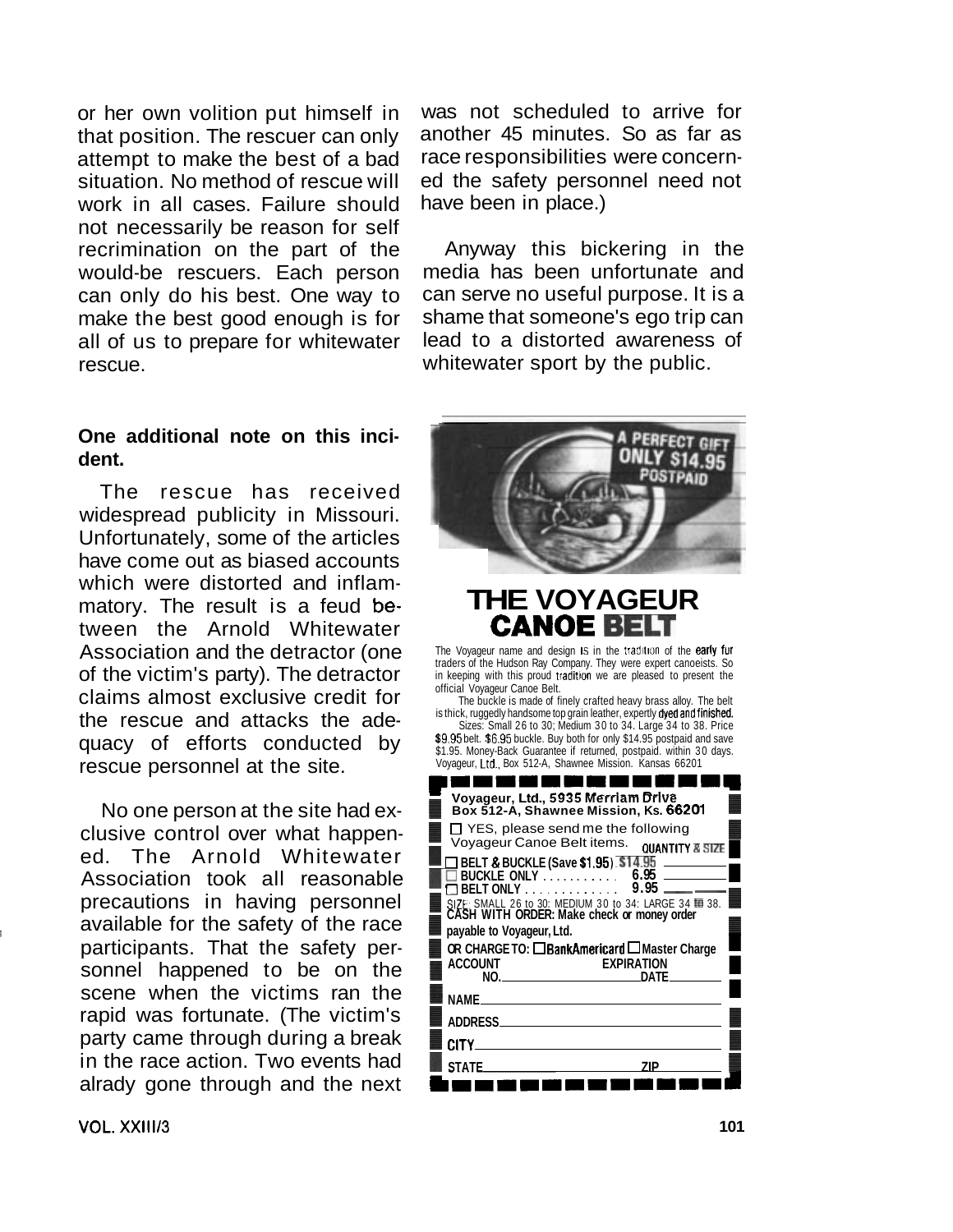# **MENTAL** in emphasis is a result of several<br>
or losses are more easily ASPECTS measurable and noticeable. In On the other hand, how does one<br>
gauge nervousness, experience or<br>
concentration? RACING ailments or problems are accepted<br>topics of discussion in our society.

 $\overline{\mathbf{b}}$ 

**Eric Evans** 

While the physical aspects of successful training and racing have been given much attention in the relatively young history of whitewater sport, the more nebulous mental aspects of the sport have been neglected and misunderstood. Even now, our knowledge of the sports psyche is limited. Within this manual, **THE PHYSICAL PROPERTIES IN THE PROPERTIES IN A PROPERTIES WELL PROPERTIES WELL PROPERTIES ON A PROPERTIES OF A PROPERTIES OF A PROPERTIES OF A PROPERTIES OF A PROPERTIES OF A PROPERTIES OF A PROPERTIES OF A PROPERTIES O** over twice as many pages as mental preparation, highlighting our lack of knowledge. This imbalance factors. One is that physical gains many cases, simple tests  $\overline{\text{with}}$ reveal progress or shortcomings. concentration?

> A second reason is that physical topics of discussion in our society. Mental capabilities or weaknesses are seen in a dim light; it's an area we are reluctant to explore or discuss openly with others. It is easier and more acceptable to say that you were out of shape for a race than to admit that nerves caused you to perform poorly.

> In Western society, we see mental forces such as fear, anxiety, lack of concentration, etc., as **inherent** weaknesses, weaknesses we have no control over and which we should keep to ourselves. Almost the opposite is true of physical problems, where we are only too willing to seek help for our ailments.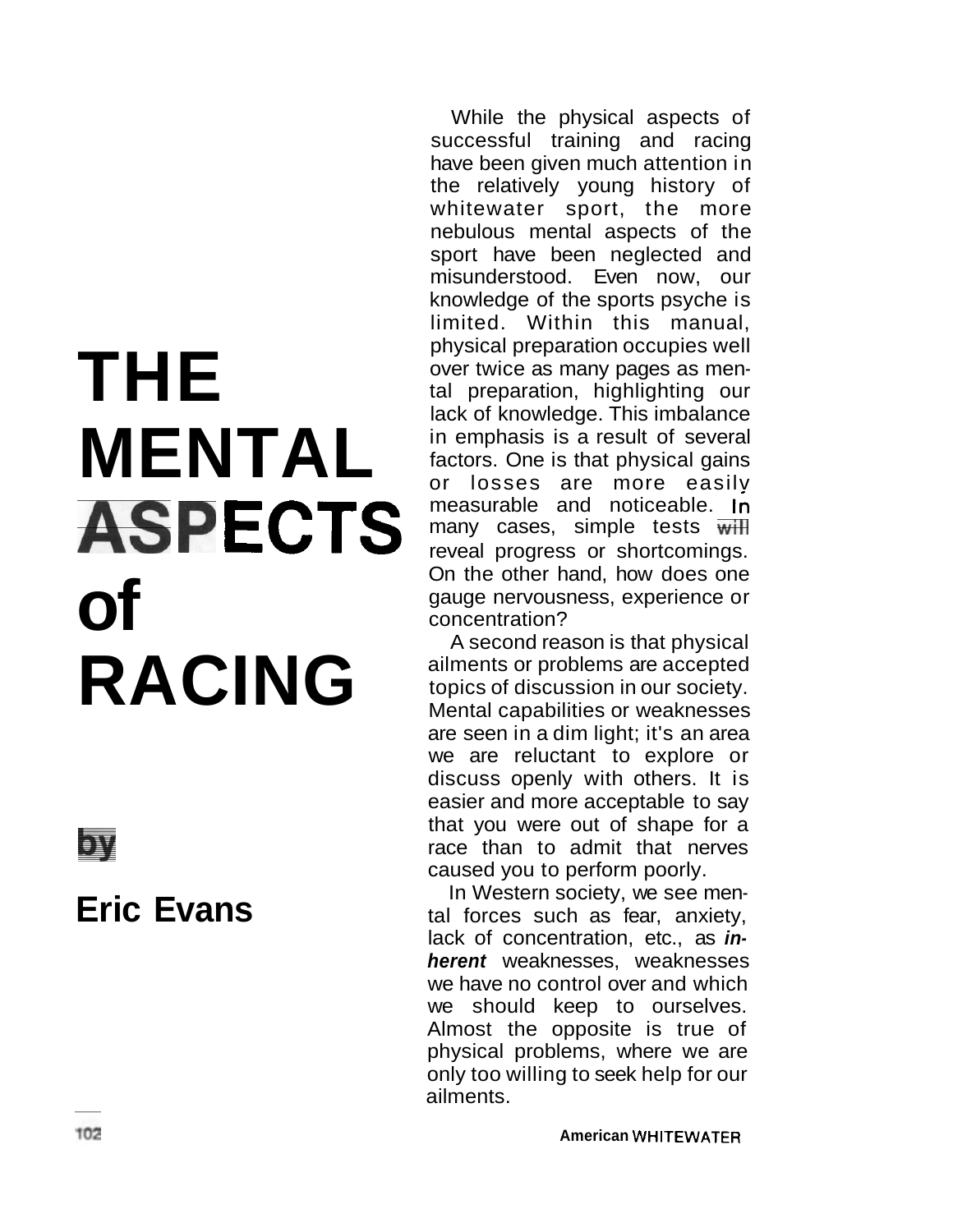Recently, I have found a book, Sports **Psyching,** by Thomas Tutko and Umberti Tosi (Hawthorn Books, 260 Madison Ave., N.Y., N.Y., 10016), which presents a revealing discussion of the mental factors involved in sports. The book also offers specific exercises to help an athlete control tension and reduce fears.

The problem of dealing with the mental side of sports has been a great personal concern and interest. I have lost many more races due to poor mental preparation than due to physical shortcomings. The single most serious men-Ings. The single most senous men-<br>tal problem I have had is ner-<br>vousness—fear of failure. When bothered by nerves before and during a race, my entire body became tight, and movements which were so easy in practice became exceedingly difficult.

A second mental problem for me has been a lack of concentration. Either by daydreaming, being distracted or showboating, I have hit slalom gates or been off my line in a wildwater race. These problems are still with me. I am still searching for answers. In talking with other paddlers, I have found that these two major areas, tension and concentration, are of greatest concern. Hopefully, some of the things I have learned in dealing with these two problems will help you in resolving your own conflicts.

### **Tension**

It's the day of the biggest race of the season. it could be the World Championships, the Nationals or a Championships, the Nationals or a<br>small, local race—its importance to you is all that matters. You've worked long and hard for this to you is all that matters. You've<br>worked long and hard for this<br>race—as long and as hard as anyone. You've planned, dreamed, made sacrifices, and this race is where all the planting of time and energy will bear fruit.

Yet, as you warm up in your boat prior to the start, you are almost overwhelmed by fear; the fear of losing, of doing poorly. In fact, if you could be anywhere else at that very moment, you would be. You just don't feel like your old self. The movements which were so easy the day before now seem forced and artificial. As you receive the final countdown, the tension is almost unbearable. When you start down the course, you're running on three cylinders; you're hesitant, jerky and you feel tired much sooner than normal. You feel totally unequal to the task ahead. In short, you're not having any fun at all which is the major purpose of racing, and you're certainly not doing your best.

Everyone has had similar feelings and has undergone embarassing moments like this. Yet, some people seem to cope with the tension and perform well when it really counts while others never duplicate their training performances.

This problem should be approached in several ways. The first is to look closely at the fear of failure, and the second is to treat its symptoms.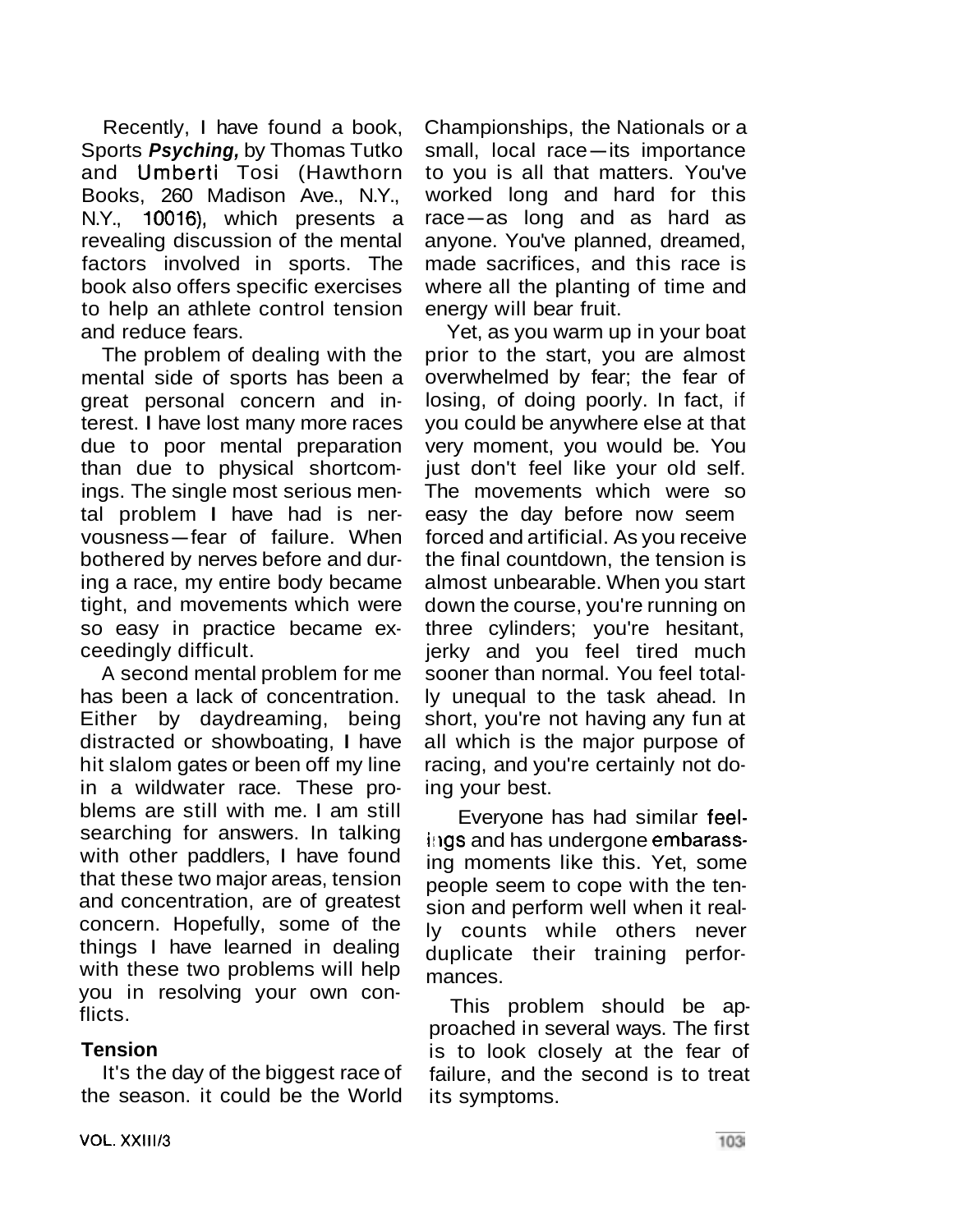Fear of failure cripples many athletes. They spend their time worrying about the final result (how they are going to do) rather than thinking about how to get the job done. You might as well face it, you're gonig to lose many more times than you're going to win. And as Rod Laver once said, "They don't shoot you when you lose."

During the first few years of my racing career, through about 1970, I was a wreck during the big races of the year. I would win every slalom race during the spring, and then David Nutt or someone else would beat me at the nationals or the World Championships. In these big races, I underwent experiences much like those described at the beginning of this section. The overwhelming fear of losing dominated me.

In the past few years, I have taken a different approach to racing. I tell myself that I am going to do-my best, and if  $I$  lose - then-my hat is off to the winner. In other words, "I am going to go out there and lay one hell of a slalom run on these folks. If someone can beat it, then that person deserves to win."

Unknown situations or circumstances in which we are placed always raise our anxiety level (tension). Therefore, the situation of a big race (with lots of people looking on, the charged atmosphere, the expectations you and other people have, etc.) has to become routine; comfortable if possible. The physical procedure of running a 30 gate slalom course



**104 American WHITEWATER**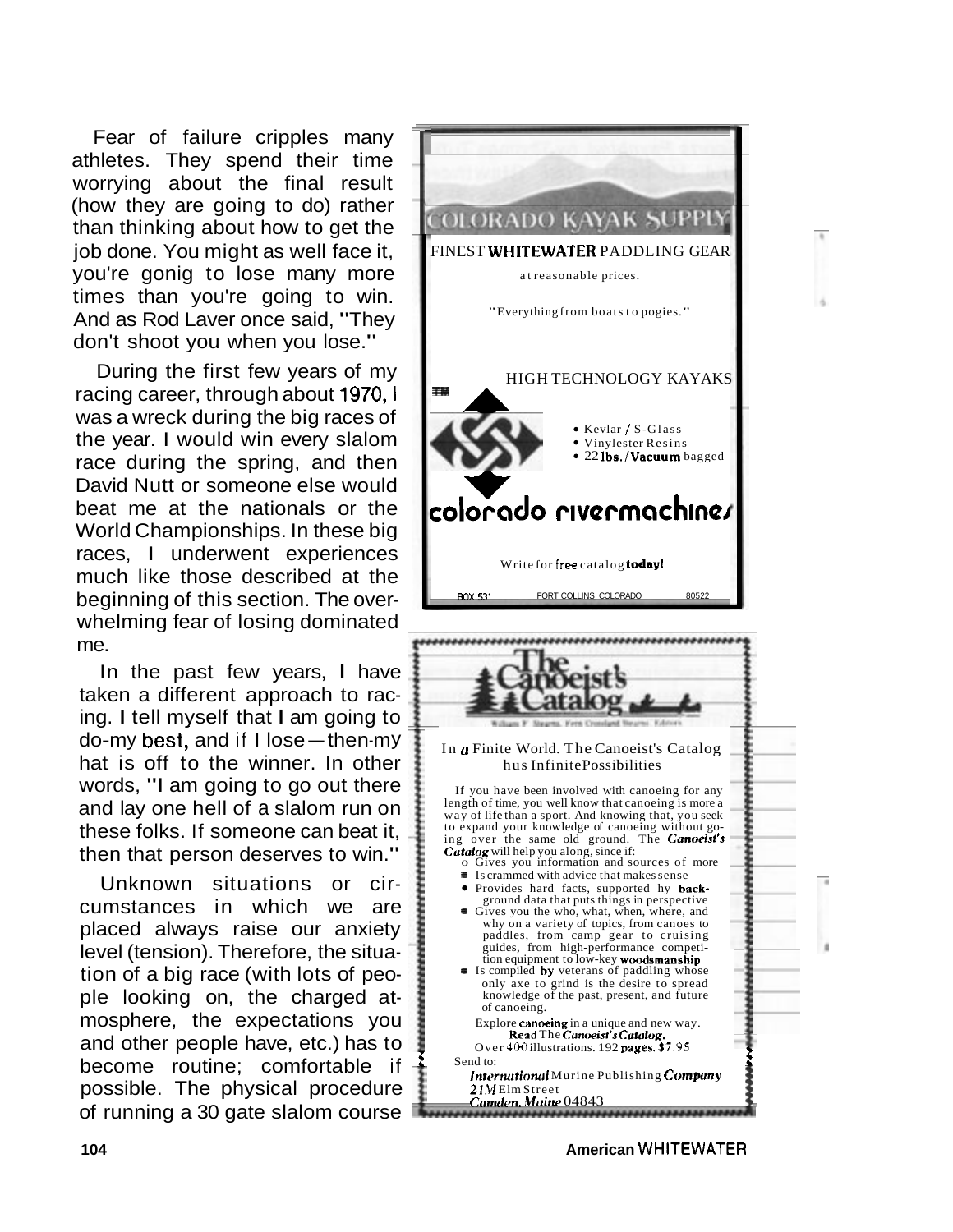is easy to recreate and simulate and can be done every day if necessary. Yet, how do you duplicate the very special, once-ina-year atmosphere of a big race and the internal pressures it creates?

Of course, one way to feel comfortable in big-race situations is to experience a lot of big races. The more you enter, the more relaxed and controlled you become. Another method is to go through the big race scene in **your mind** for a short period of time every day in the period leading up to the big race. Here's a process I have had success with:

- 1. Sit quietly with your eyes shut for about 15 minutes.
- 2. Try to envision yourself in the few minutes before the start of the big race. What do you see? What do you hear? What worries you? Try to generate all the fearsltensions that you know will be with you at the start.
- 3. Next, say to yourself, "I recognize these fears, and I am not going to try and stop them. But, they are not going to prevent me from doing the task at hand. How do I do it is more important than what happens after I do it."
- **4.** Finally, envision all the possibilities that could happen on race day and how you will react if they should occur. Wind, low water, pouring rain, high gates, a superb first run by your competition, a

lousy first run on your part, etc., should all be dealt with.

With this procedure, the unique circumstances of race day will be more familiar to you when the day arrives.

### **Concentration**

Everyone always told me that a person needed concentration to do well in slalom and wildwater racing, but nobody could define it for me or tell me what it was like to concentrate properly. I still can't define it, but I know what it's like to have it and not have it. The best way to describe it is to imagine that you are going to be able to hear all of a paddler's thoughts at a given moment during a slalom or wildwater race by tuning into his

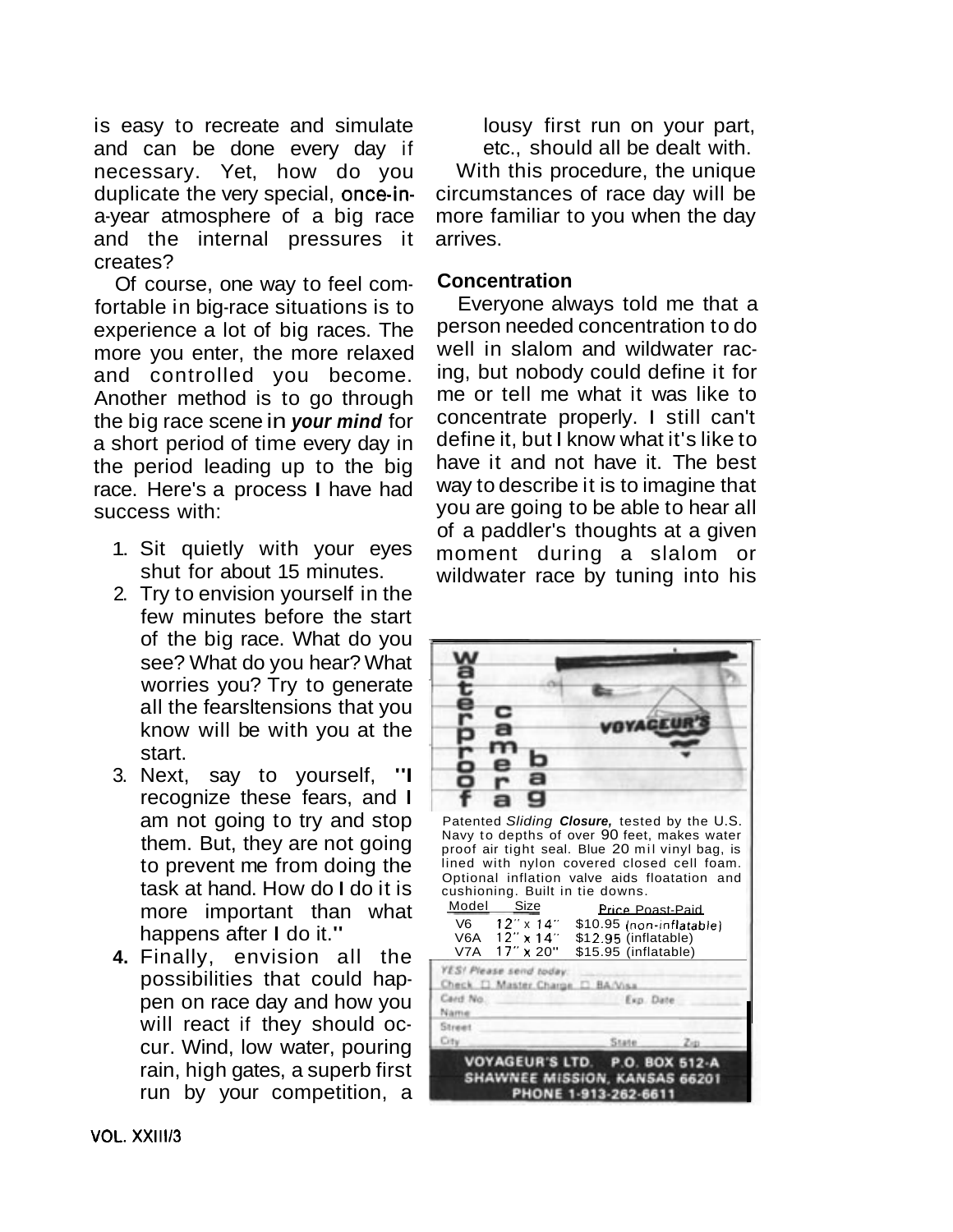thought process. By breaking into this paddler's thoughts during a race, you can get a feel for what somebody might be telling himself as he negotiates one gate on the course with full concentration.

"Coming up to Gate 3, reverse. Have to turn at the last possible instant to save time. Keep to the right, though, because the water in the gate is moving toward the left pole. Watch the gate, watch the gate, watch the gate. Don't take my eyes off the pole. Turn now! Sink my stern under the red. Stay right, stay right! Draw on the right, draw, draw, draw. Counteract the water's force. Keep away from the green. O.k., body through the gate, sink the bow under the green. Throw my weight forward. Quick spin, quick spin, move, move, move.. .

Of course, these thoughts are occurring in a split second. With full concentration on the task at hand, the finish of the run should see you mentally spent. An indication of less than total concentration would be thoughts such as: "God, I've **got to have** a super run." "Isn't that George on the shore? - everyone must be watching!" "What if I don't make Gate 17?" These thoughts indicate concern about how you are doing, what you look like on the course and your final placing, rather than focusing full attention to the actual "nuts and bolts" of the performance.

Mental concentration is just as important in wildwater as it is in slalom. Seemingly brief mental lapses bring on mistakes which cost time. Listen in on our wildwater racer as he negotiates a hard section of the course.

"Push, push, push. Get the most from each stroke. Where can I gain a second? Coming up to the big rrom each stroke, where can rigam<br>a second? Coming up to the big<br>rock—want to be just outside the eddy line. Yes, right there. Stay there, stay there, stay there. Aim for the pillow to the right of the rock. **Not** here, straighten out, straighten out. Past the rock. On to the big waves. Stay left of center. Push, push, push...

Doug Armstrong once told me that he was more tired mentally than he was physically at the end of the 1975 Wildwater Championships after picking his way through a very technical and rocky course. The mental strain of being on the right line-that mysterious sixinch-wide ribbon of water which is the fastest in the rvier- is wearing.

During a wildwater race, there is more time for random thoughts to interrupt your concentration than in slalom. Examples: "Why am I so tired this early in the race?" "Who's in that car up on the road?" "If I don't have a good run through this rapid, there's no way I can win." "I wonder how Jim is doing?" These are all signs of a lack of attention to the task at hand.

### **To be continued**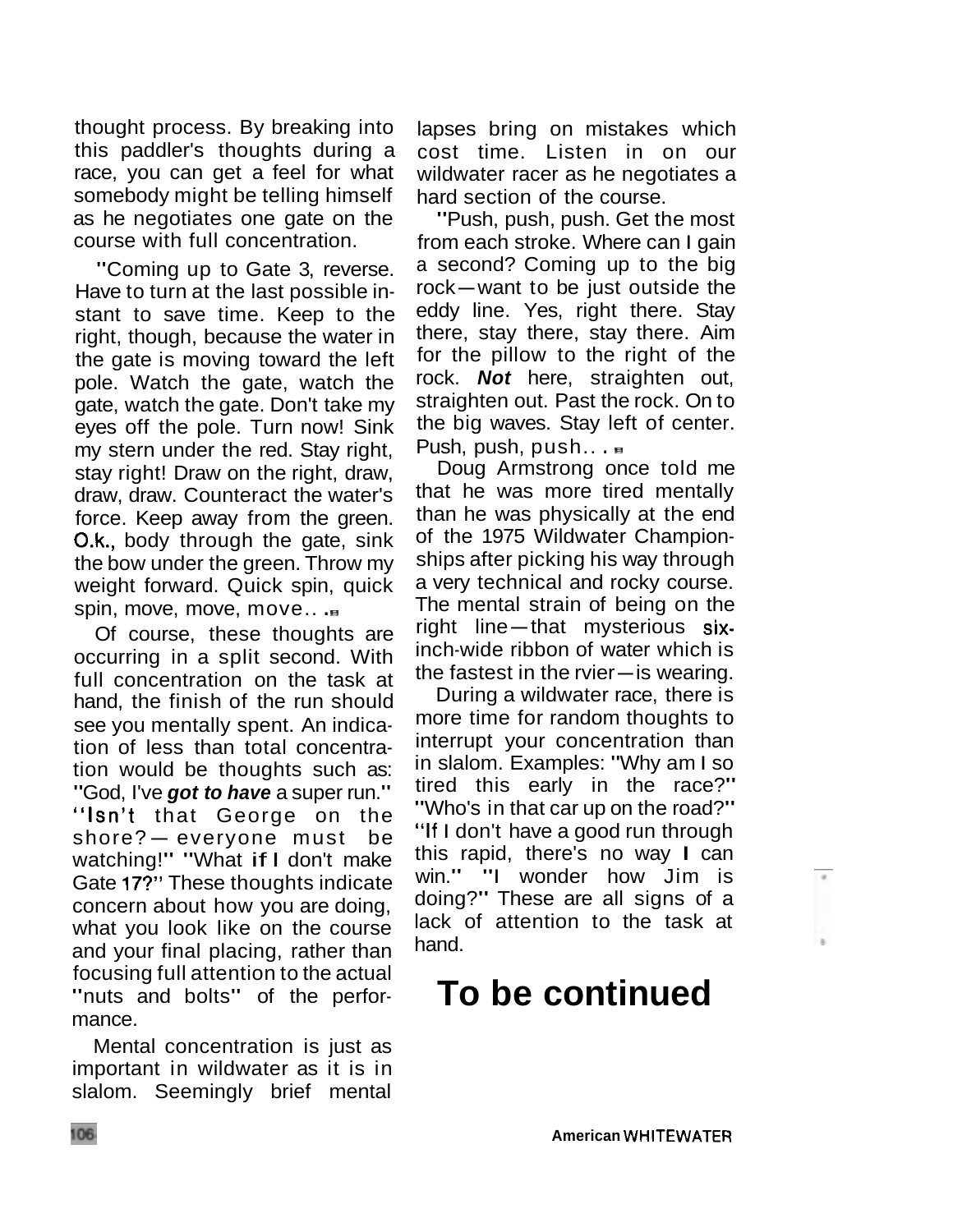## **the ARCC- Light**

### **The North Branch of the Potomac: A River Lost**

by Howard Brown

It was a warm, sunny day in early May. The swift, shallow water of the North Branch of the Potomac flashed and glittered in our eyes as we donned our life-jackets and helmets and set out on a kayaking trip from Kitzmiller to Luke in western Maryland.

The prospect of 18 miles of virtually continuous class II and Ill rock gardens and ledges (class IV at higher water levels) kept my mind focused pretty much on the rapids ahead, but I did sneak an occational glance at the surrounding canyon. I noted two coal waste slag piles on the left (Maryland) shore just downstream from the put-in. I also glimpsed a railroad track on the right (West Virginia) bank, which would continue visible throughout the trip but did not seem much of an intrusion.

I noticed some orange stains at water level on the rocks along the river bank. These stains are indicative of mine drainage problems and usually affect fishing but not swimming or boating. I also got an occasional whiff from the pulp and

paper mills downstream at the Tri-Cities area of Luke, Bloomington and Westernport, bespeaking another desecration by man of his environment.

But despite these intrusions, the river itself was beautiful. Sheer rock walls on the Maryland side of the river soared hundreds of feet into the air. Water cascaded down the canyon walls everywhere, forming intricately terraced waterfalls. Could this river have qualified for inclusion in the National Wild and Scenic Rivers System? Would the railroad tracks and water quality problems, or the less than 25 miles separating the developments at the put-in and take-out have eliminated it from the nationwide inventory of potential wild and scenic rivers being conducted by the Heritage Conservation and Recreation Service?

As director of the American Rivers Conservation Council, an organization dedicated to river preservation, these are the kinds of questions I ask myself on any river trip I take. On this particular trip, I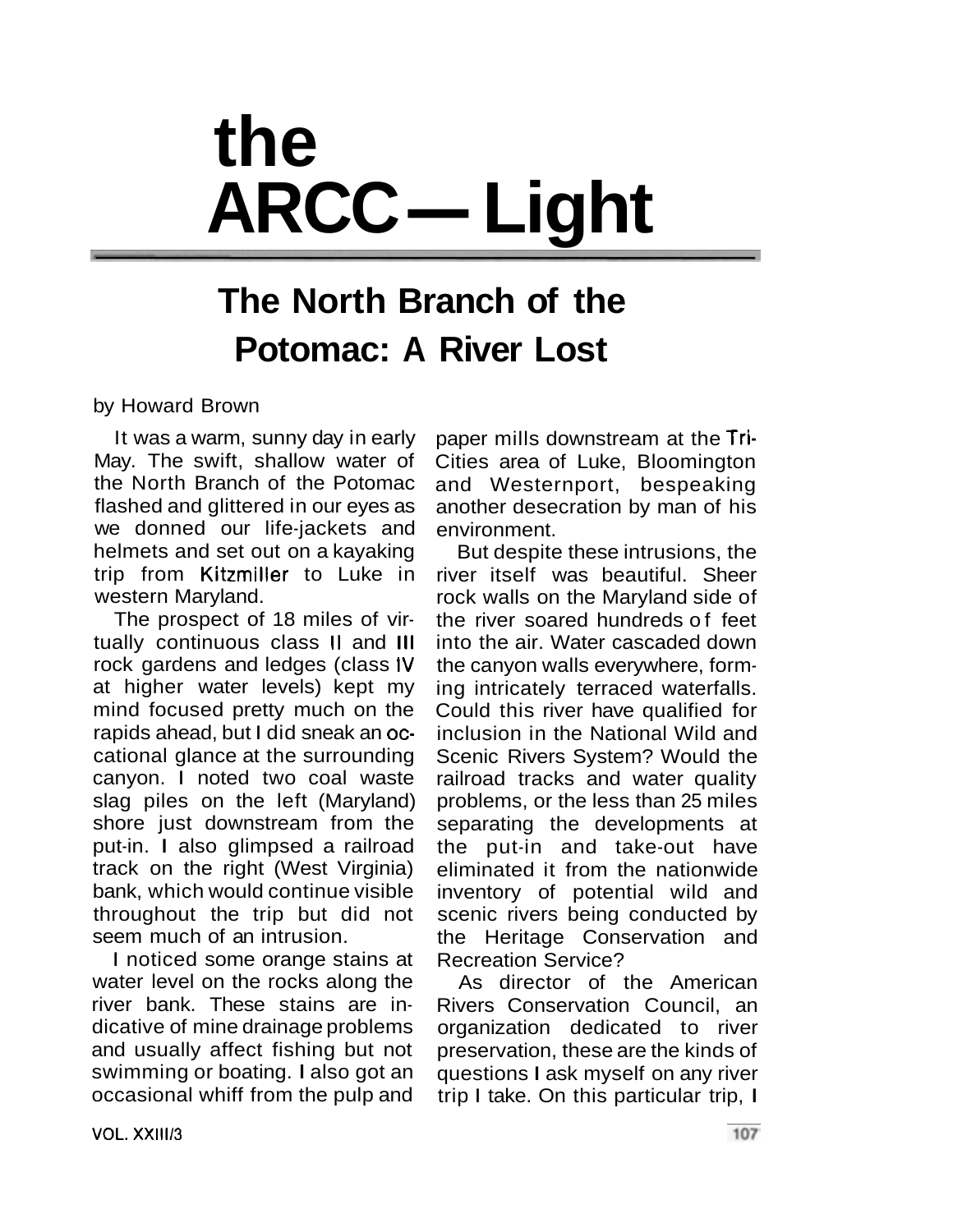soon saw the first signs of what made such questions trivial and irrelevant, and yet also critically important.

First, there was a new railroad bridge that crossed the tracks over to the Maryland side, and great cuts high above the river for the relocated tracks. I saw the boom of a construction crane and then, as I rounded a bend, there it was: the Bloomington Dam, a construction site that seemed big enough to contain the foundations of a major city.

From the river, I could see seemingly hundreds of trucks moving their loads of dirt, without apparent pattern, from one place to anothe'r, like toys in a gigantic sandbox. I hurried through a gap where walls of dirt encroached upon the river from each side, intimidated by a giant truck which seemed bent on dumping its load directly on top of me and my companions. As I passed under a bridge, one of the construction workers shouted that they were diverting the river in a few days and were not allowing anyone else down the river. He was surprised that signs had not already been posted. Everything indicated that we would probably be the last paddlers to run that stretch of the Potomac.

Bloomington Dam, a Corps of Engineers project authorized in 1962, was designed partially to dilute the pollution from the pulp mills (an existing tributary dam on the Savage River was built exclusively for that purpose). But

basically, Bloomington is just one skirmish in a long-standing battle in the Potomac River Basin over storage dams to insure summertime water supply for Washington, D.C.

A proposed major reservoir on the main stem of the Potomac near Seneca was successfully warded off for many years, as were various plans for a large number of smaller tributary dams. Of these, only plans for a large number of smaller<br>tributary dams. Of these, only<br>three—Bloomington, Verona, and mbutary dams. Or these, only<br>three—Bloomington, Verona, and<br>Sixes Bridge—have approached fruition (although the others will always be there in the back of someone's mind).

The need for storage dams is tied to the fact that the demand for water for a single day in one year exceeded the lowest flow recorded for a single day in another year, and if those two phenomena were to happen simultaneously, there could be a shortage! Ninety-five percent of the time the Potomac has far more water than could ever be used. Contingency plans to ban lawn watering, etc., in times of shortage is probably all that might ever be needed.

Storage at Bloomington is already considered as a given in water supply calculations, but seems to have had no effect on the "need" for more storage. Verona Dam on the Middle River of the Shenandoah in Virginia, and Sixes Bridge Dam on the Monocacy River in Maryland have both been authorized but will not be built without a tremendous struggle. How then did Bloomington sneak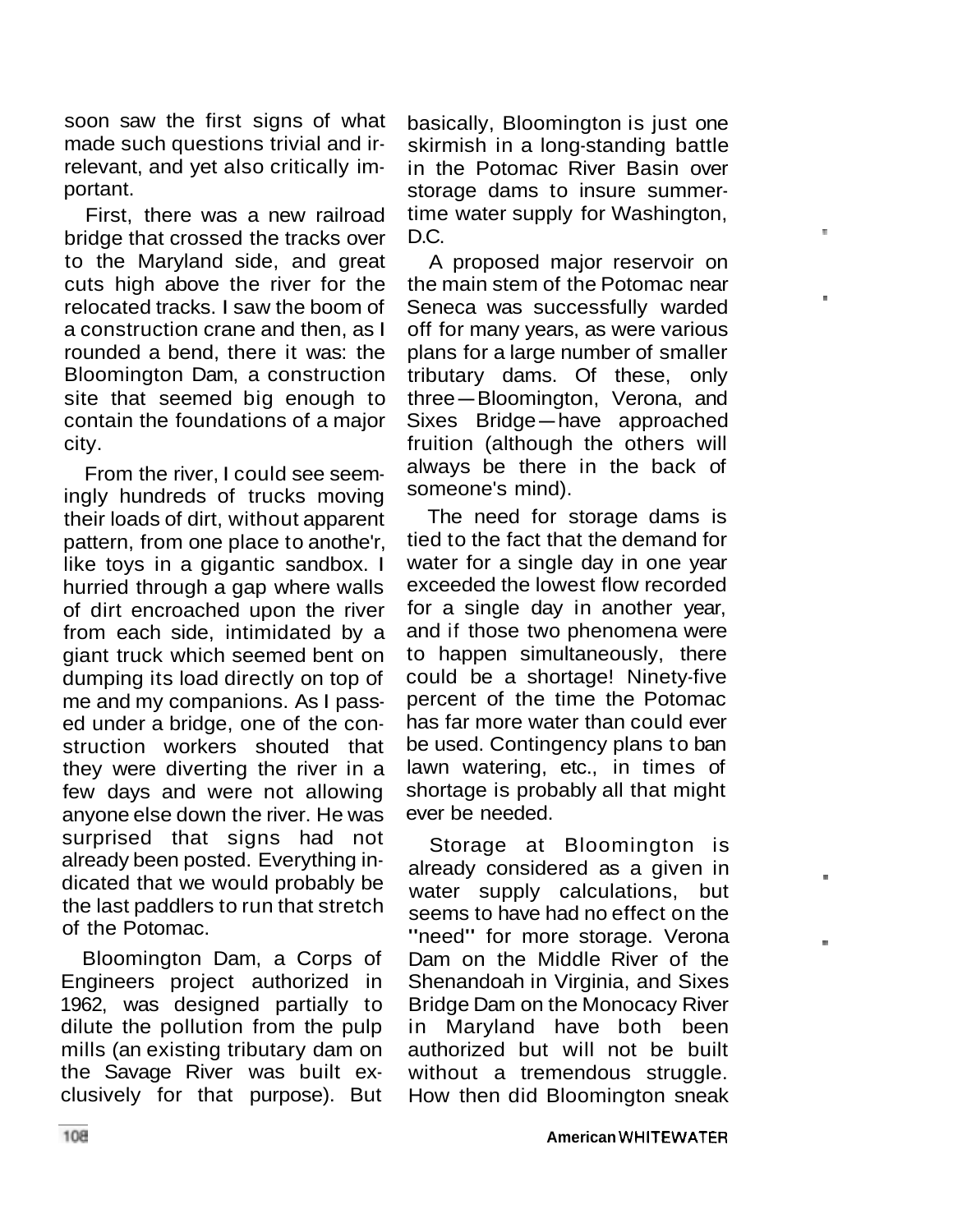through? Why was there no major effort to save the North Branch of the Potomac? Ironically, the same factors that would have made the North Branch appropriate for wild and scenic designationremoteness and lack of development-made it an easy victim for a dam. Verona and Sixes Bridge, and most sites of successful dam fights, would require the displacement of many farms and homes. This results in a highly concerned constituency to carry on the battle. A canoeist, fisherman, or professor from the city is not likely to put as much time and resources into fighting a project nor have the same credibility as a farmer whose ancestral home will be under twenty feet of water.

There are two basic approaches to river preservation. The traditional method, if you will, is to fight against water resource development projects and other threats to the river as they occur. The **1968**  enactment of the National Wild and Scenic Rivers Act, however, paved the way for a second, more positive approach to the preservation of rivers and their natural values, namely incorporation into the Wild and Scenic Rivers System. Rivers in the WSRS are protected from water projects having a "direct and adverse impact" and limited acquisition of land and easements is undertaken along the river to preserve the character of the river valley. As such, the wild and scenic river system is intended for use before a threat to the

river develops, or conversely after a threat has been averted, since old dam proposals never quite seem to go away.

In one sense, seeking wild and scenic designation is easier because you are not bucking up against an active proposal with the accompanying high stakes. In another sense, however, it is more difficult because it is harder to get people excited about inclusion of a river in an abstract system than about the bulldozer that is ready to move. Also it is harder to 'save,' with the Wild and Scenic Rivers System a river with people living along it because they fear the government's coming in and taking their land away from them. So for the same reason that landowners will fight the destruction of their river by a water resource project, they will fight its protection as a wild and scenic river. Such opposition is largely unnecessary because the law has strong limitations upon land acquisition in order to minimize infringement upon landowners. Whether it is justified or not, fear of federal acquisition is probably the biggest problem for acceptance of wild and scenic rivers.

The **1968** enactment of the Wild and Scenic Rivers Act carried with it instant designation of **8** rivers for inclusion in the system and authorization for study of 27 more for possible inclusion. Ten years later, we have **19** rivers in the system and a total of **58** authorized for study. This rate of expansion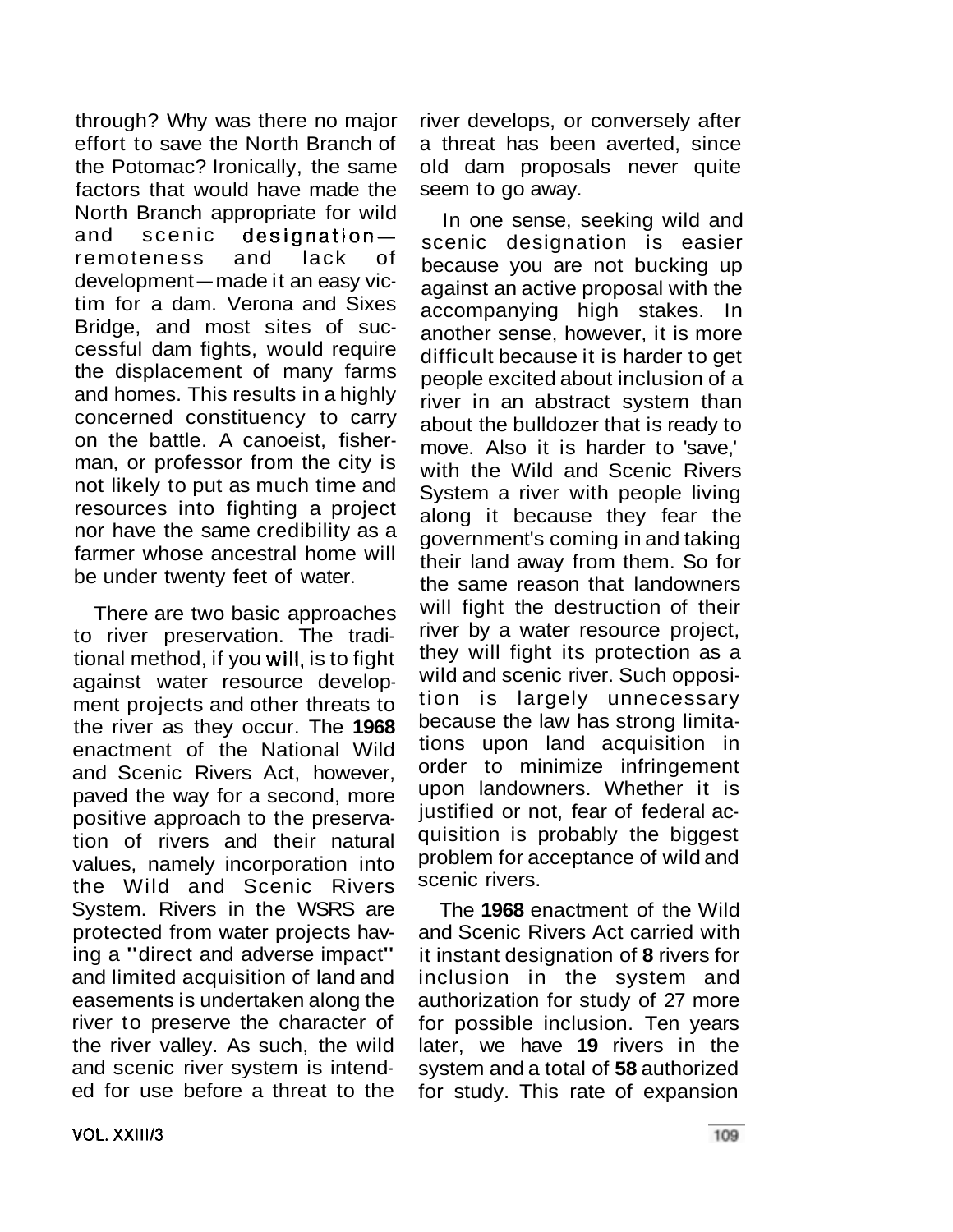has not lived up to everyone's expectations (the American Rivers Conservation Council was established expressly because of the slow progress), but rivers are being protected and the mechanism is there. Also, the federal system has served as a model for state programs, and roughly half of the states now have a river preservation program of their own.

Currently pending in Congress is legislation which could make major additions to the system. Based on President Carter's Environmental Message of May 1977, Congressman Phillip Burton of California's Subcommittee on National Parks and Insular Affairs has created an omnibus bill of wild and scenic river and other proposals. As reported to the House, the National Parks and Recreation Act of 1978, (HR 12536) includes addition of 8 rivers to the system (Skagit, Wash.; Pere Marquette, Mich.; Upper Mississippi, Minn.; Rio Grande, Tex.; Upper Delaware, N.Y. and Pa.; Middle Delaware, Pa. and N.J.; North Fork American, Cal.; and Missouri below Gavins Pt. Dam, S.D. and Neb.); and authorizes study of 18 others. One of those 18 incidentally, was included in the bill because an active AWA member took our message to heart that this bill was an opportunity to get a favorite river authorized for study, and went out and got the necessary support and Congressional endorsement. the opportunity is still there for addition of rivers

on the Senate side, where the legislation is handled by Senator Abourezk of South Dakota's Subcommittee on Parks and Recreation of the energy and Natural Resources Committee.

 $\mathbf{r}$ 

Rivers of particular importance included or considered for inclusion in the package include the Middle Delaware, which would constitute a resolution of the never deauthorized Tocks Island Dam; the Rio Grande which remains in the bill in spite of local Member opposition; the Bruneau in Idaho, which is not in the bill because of local Member opposition, but which has little reason to be excluded; the Skagit, which an Administrative determination would allow to have a nuclear power plant, and to which the local Member tacked on an amendment which would withdraw the designation for part of the river if a dam were found to be the most feasible (not necessarily even feasible) means of flood control; and the Dolores in Colorado, which was removed from the bill because the local Member had included language making the wild and scenic designation totally subservient to a proposed upstream Bureau of Reclamation dam.

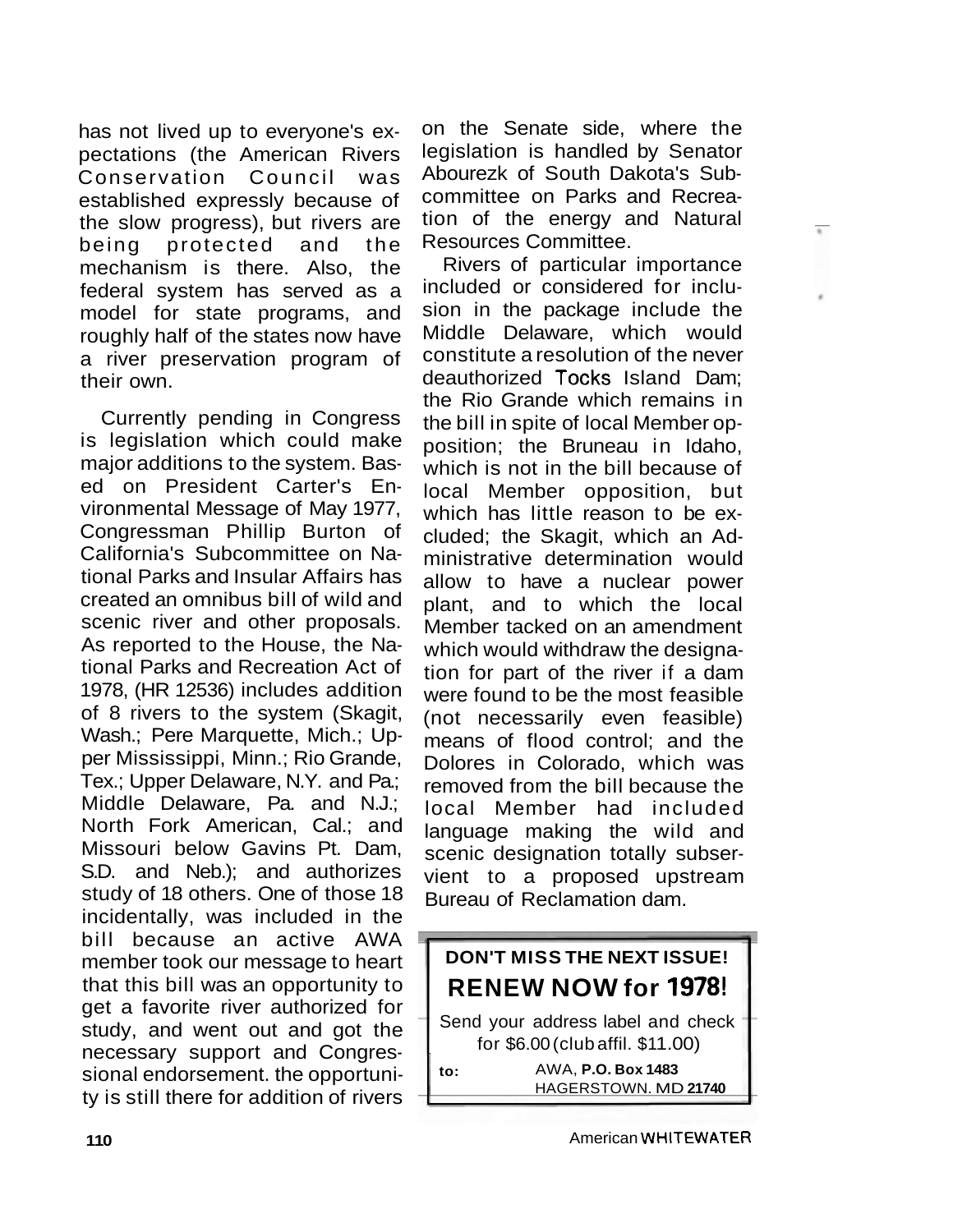On the damfighting side of the river preservation effort, the news from Capitol Hill is not quite so cheery. The House Appropriations Committee is including funds for the water projects which were not funded in last year's "cornpromise;" the Senate Public Works Committee is reporting a businessas-usual omnibus Corps of Engineers bill that includes authorization of Locks and Dam 26 with only a token user fee, and the House Interior Committee deleted authorization for funding for the Water Resources Council, because it had been looking at reform of water resource policy.

In case you have not gotten the idea yet, river preservation battles, even though they involve federal legislation and agencies, be they wild and scenic river proposals or damfights, are won and lost at the local level and the Congressman from the area is almost always a critical figure. We can give you advice from Washington, but the fate of your favorite rivers is in your hands.

The American Rivers Conservation Council is a national organization established expressly to work for the preservation of what remains of our heritage of freeflowing rivers. For information on the prospects for including rivers in the omnibus bill, strategy advice, information on the status of a particular river, names of others in your state who are working to preserve rivers or to join (\$10): write ARCC, 317 Pennsylvania Ave., **S.** E., Wash., D.C. 20003.

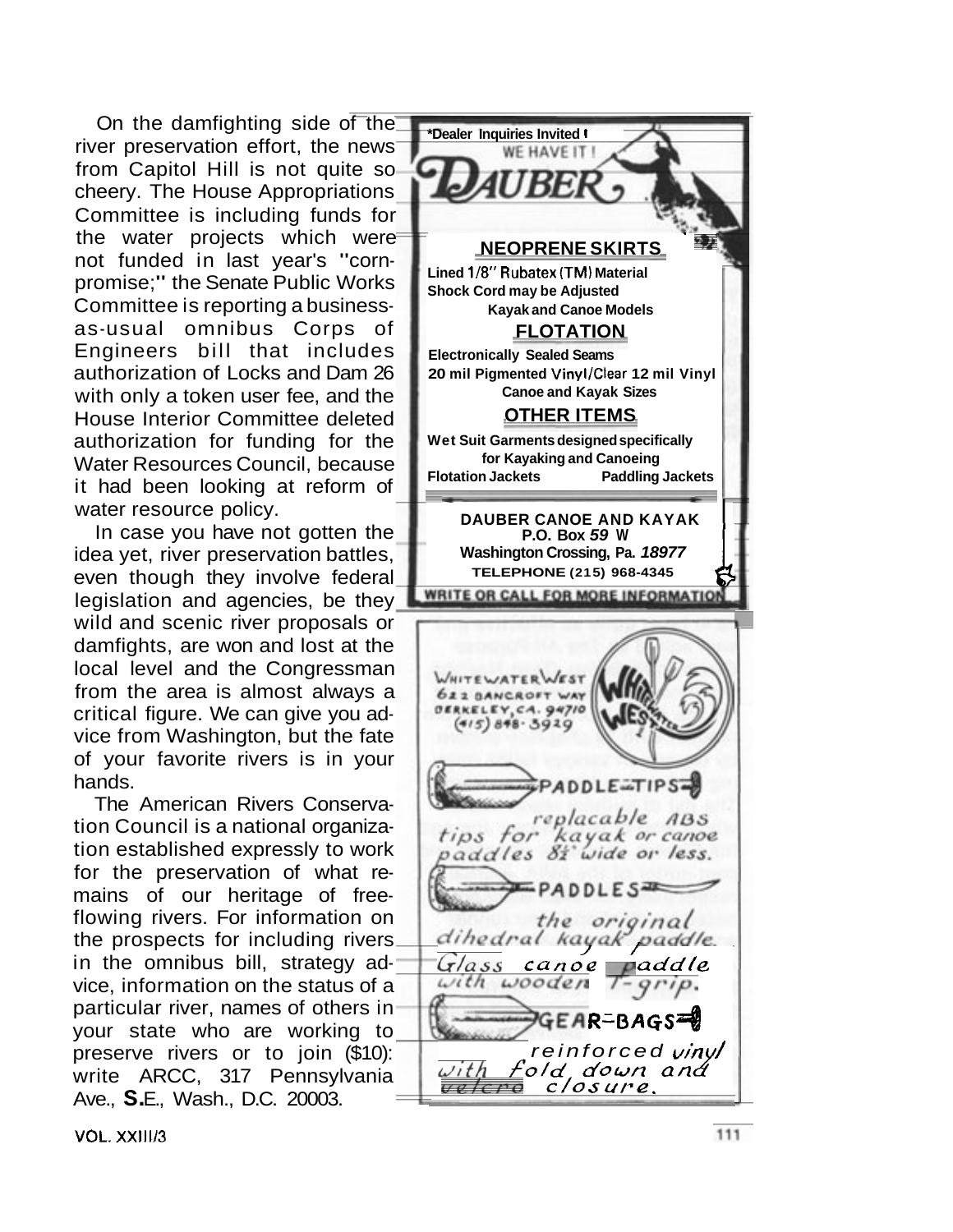# **BOOK,**

t.

**The All-Purpose Guide** to **Paddling** edited **by** Dean Norman. Greatlakes Living Press, **1976.**  Paperback, **218** pages, **\$5.95** from Greatlakes Living Press, **21750**  Main St., Matteson, IL 60443. Reviewed **by** David Smallwood.

Recently many books have flooded the shelves of your favorite bookstore dealing with canoeing, kayaking and even rafting or other aspects of the whitewater sport. None, however have been quite as effective and well edited as The All-Purpose Guide to Paddling. Dean Norman, well-known writer and cartoonist for the AWA Journal, provides his readers with 14 chapters written by experts in various fields dealing with some facet of our sport. The list of authors reads like a who's who of whitewater: Jim and Iris Sidelar, executive director and past editor of the AWA Journal respectively; Dr. Walt Blackadar, noted kayakist and river runner and television. personality on American Sports-man Payson Kennedy, director of the Nantahala Outdoor Center and stunt man for the film Deliverance; Frank, A1 and Syl Beletz, Missouri's own poling experts. The list goes on and on.

The combined effect of all 14 chapters is to tell the modern whitewater paddler where his sport is going,, provide historical basis for the sport and bring exciting photos together with interesting and very readable text. An extra bonus is included in that book is filled with Dean's great cartoons including his loveable characters Jan and Dan Boondock and Jacques and Pierre-the Voyageurs.

Other chapters in Dean's book include Conservation by my good friend Oz Hawksley. Oz "tells it like it is" when he discusses the Corps of Engineers and what you can do to help save your favorite river. O.K. Goodwin discusses safety in his chapter and what better person could be chosen but O.K., the Safety Chairman of the AWA. For those of you who have never built a boat or worked on any major repairs (That's hard to believe), you would be interested in the chapter written by Charlie Walbridge, who has his own whitewater products company, Wild Water Designs, and tests all the products that he makes himself.

Other chapters include: Racing, Canoe Sailing, Kayak Surfing,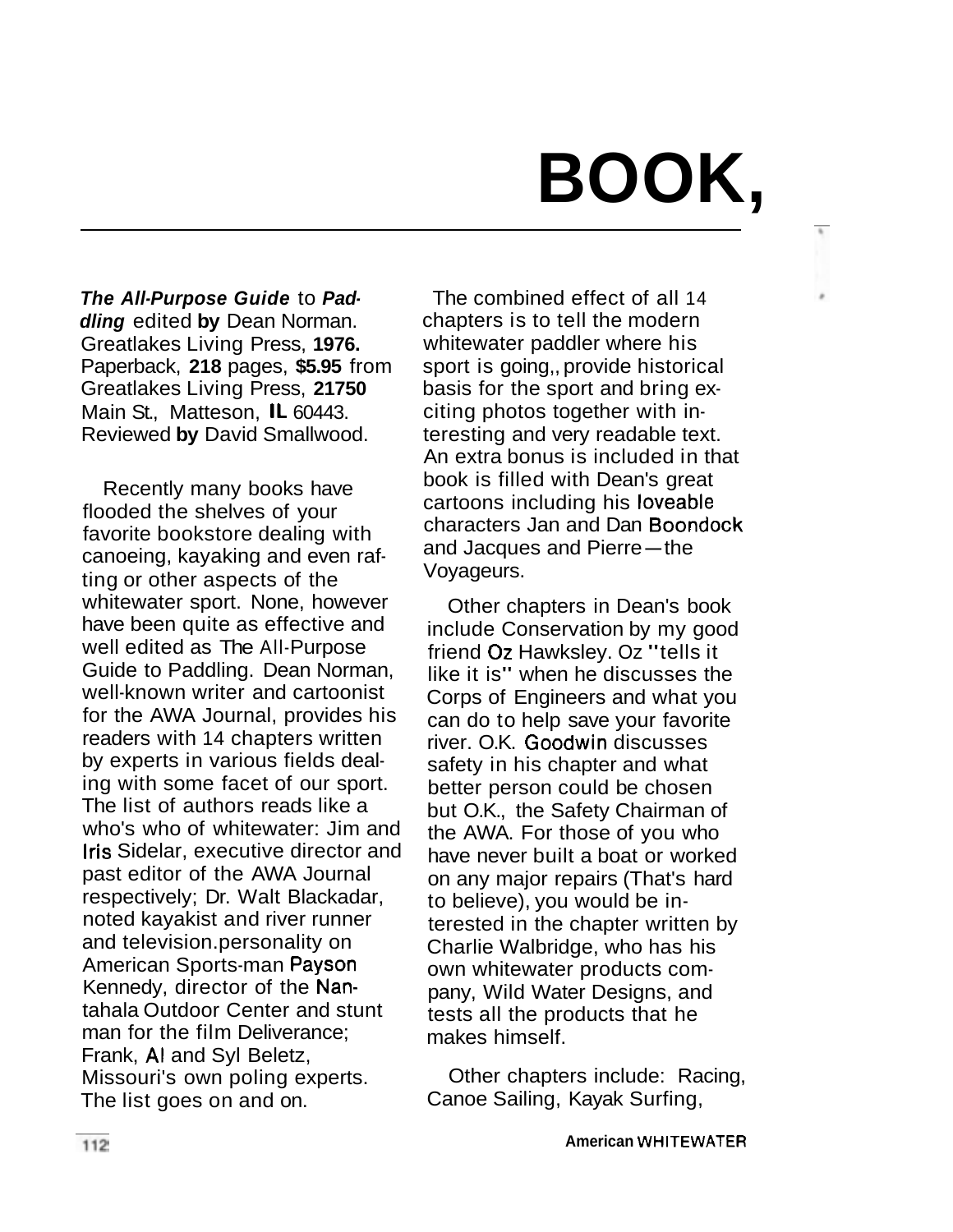# **REVIEWS**

Canoe Camping, Wilderness Paddling, History and Origins of Canoes & Kayaks, and organization fo a whitewater trip.

Very.few books have even attempted to bring together literally all aspects of whitewater. Dean Norman does it and does it beautifully.

**The Grumman Safety Coloring Book illustrated by Terry D. Preston, written by Eric G. King. Available by September from Grumman Boats, Marathon New York 13803. Reviewed by Bill Kirby** -

I think it would be safe to say that most of us who paddle rigid boats began our careers in Grumman canoes. They have been the most popular among private and commercial users since soon after their appearance and remain so despite the recent advances in open boat design and construction. Grumman has always had a responsible attitude toward the sport and their latest entry into the field of safety education is another example of that attitude. The approach they are taking is unique and it will be interesting to see how the new publication is accepted by the public. Grumman is aiming their efforts toward the

### young paddler with **The Grumman Safety Coloring Book.**

- -- -

Twenty-two drawings illustrate some of the salient points of canoe safety such as proper loading, correct swimming position and the need for instruhtion. These are line drawings with plenty of white space to allow those of us with a propensity for such things to dust off the old Crayolas and scrub away at it. The illustrations are followed by a short test in the back which covers safety procedures and terminology. The last page contains a glossary and the addresses of the ACA, the AWA and the USCA.

The drawings are humorous and entertaining. They're well suited to hold the attention of the young reader. This book should reach one of our problem groups in canoe safety, the Boy and Girl Scout age group. Accidents in this category are as much a part of spring as skunk cabbage and arouse the concern of the general public to a high degree. If Grumman succeeds in reaching the young paddlers who are candidates for canoe accidents, then all **we'll** have to do is make the leadership of groups like the Scouts, summer camps, the public and private school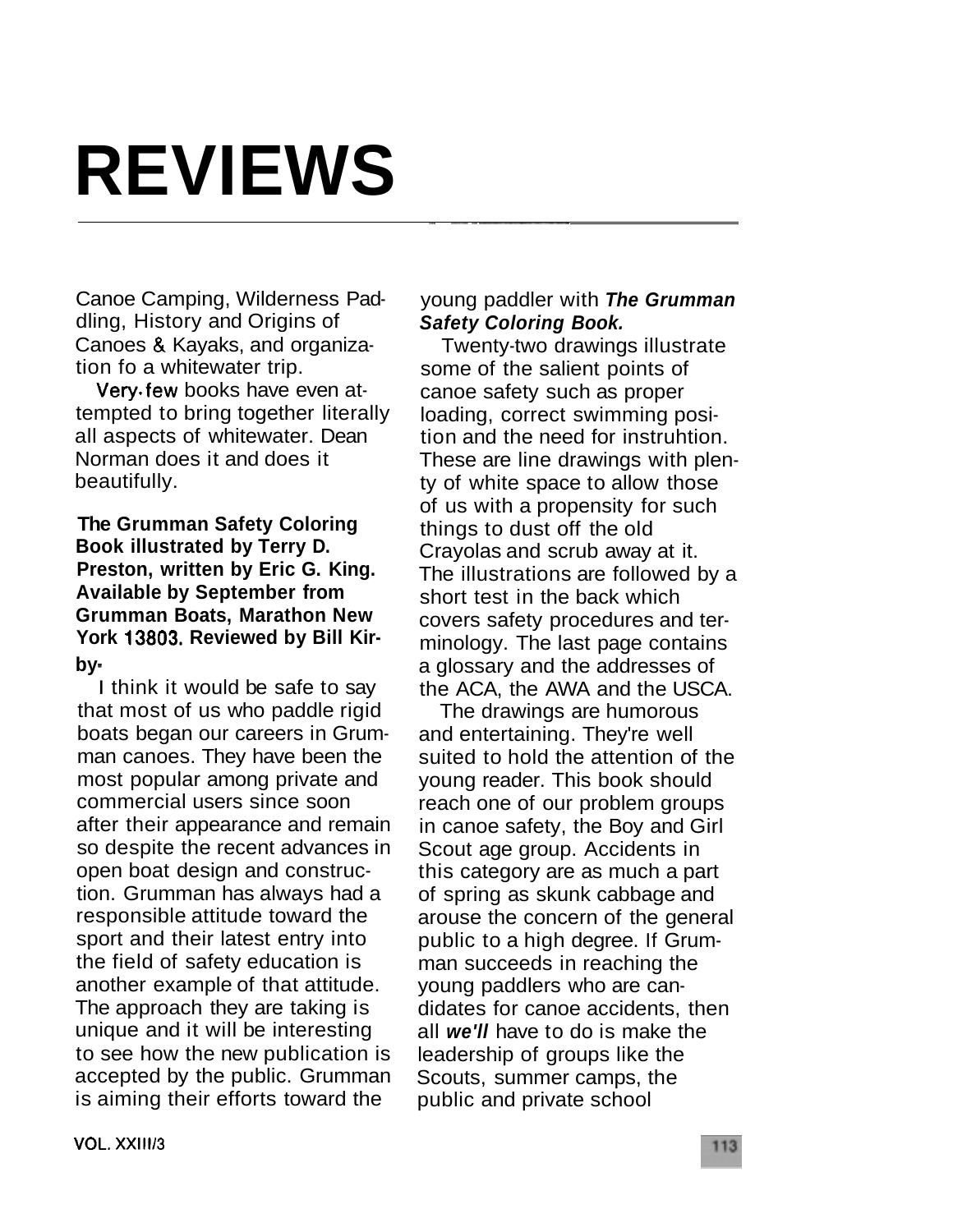systems, and the various outdoor adventure foundations and corporations aware that many of their instructors are not qualified to lead groups of teens and preteens through the wilderness.

Naturally, the book is not perfect. Work is continuing on it and hopefully the few bugs will be worked out. A few of the captions err on the side of caution, such as: "Cold water is not for canoeists." And the illustration of a hydraulic is not crystal clear, but these are details. **The Grumman Safety Coloring Book** is a noble effort and a welcome addition to the literature of the sport. Clubs and teachers should watch for its appearance and assure that it receives a wide circulation among those who would benefit from its message.

**Recreational White Water Canoeing by Thomas S. Foster. Leisure Enterprises, 1978. Paperback, 92 pages, \$5.00 from Leisure Enterprises, 8 Pleasant St., Millers Falls, Main 01349. Reviewed by David Smallwood.** 

You're sitting at home reading one of your favorite books on whiterwater boating, **Basic River Canoeing** by Robert McNair, AMC **Whitewa ter Handbook** by John Urban or the American Red Cross book **Canoeing** which you have just purchased. Suddenly you hear the unmistakeable clang of your mailbox so you rush out to see what the Postal Service has dropped you this time. You see an unusual return address on one of the envelopes, Millers Falls, Maine. You tear into the flap and pull a green sheet out which announces "A new instructional manual on **Recreational White Water Canoeing** by Thomas S. Foster."

I did, and I read all the "hype" and thought, "Wow, at last, a complete book on whitewater canoeing." I rushed off my order and the book promptly came, followed by another letter telling me if I wanted copies for resale they would cost as little as \$2.50 per copy for orders of 50 or more. Well you can't beat that, I said, until I read what I thought would be a good text on canoeing and it turned into a less than adequate and even dangerous "quickie" coverage of whitewater canoeing.

According to the text, this book "Provides a basic introduction to the sport of recreational white water canoeing for individuals who wish to become involved in a safe and enjoyable experience." If beginning whitewater paddlers read only this "basic text and fail to purchase and read the three books mentioned at the beginning of this review, they are really shortchanging themselves: First, by spending \$5 for this book. They could have purchased both McNair's book and Urban's for that price, or the Red Cross book which would have given them "complete" and accurate information for only **\$4.** Second, many of the recommandations in **Recrea-**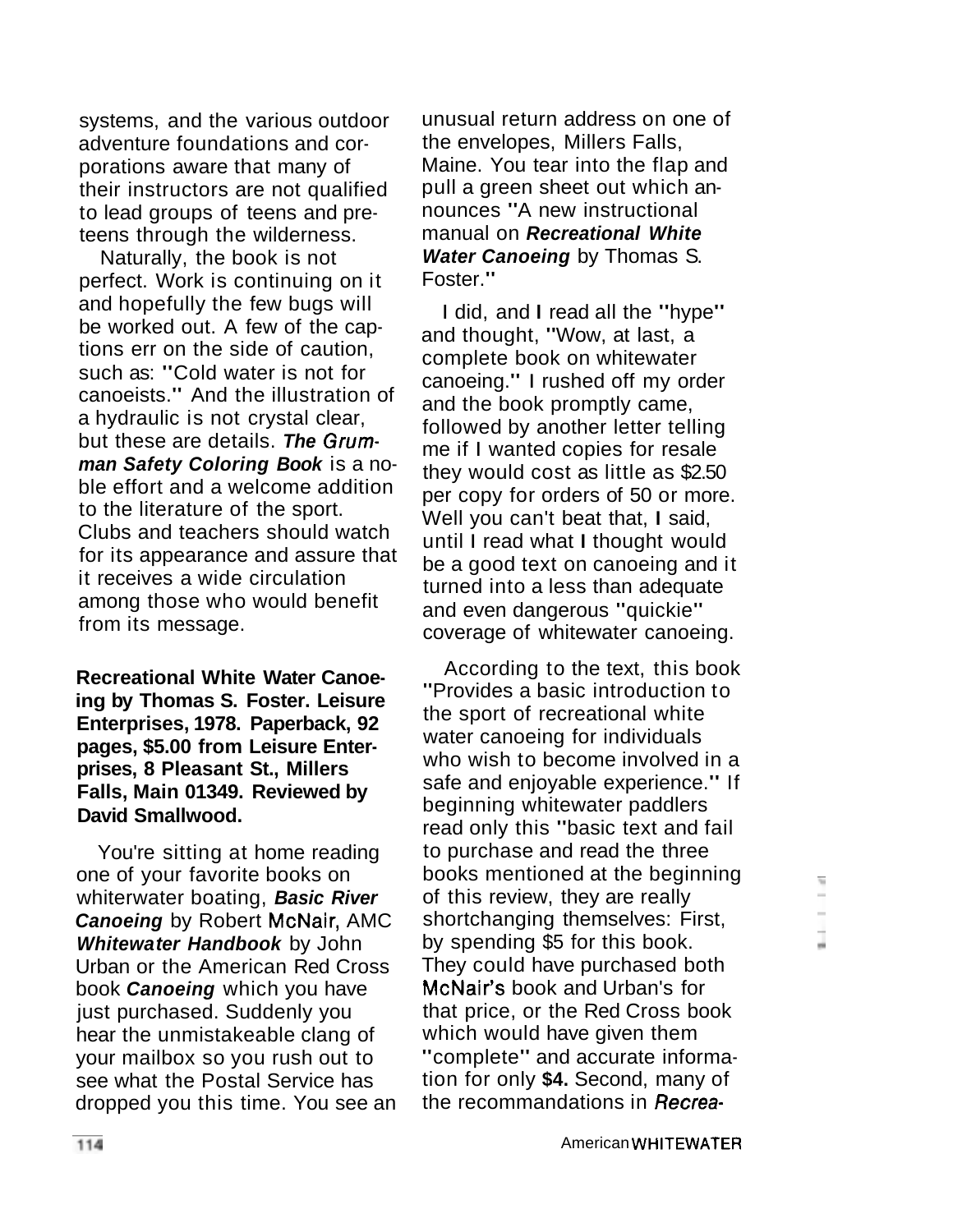**tional White Water Canoeing** can get the beginning whitewater paddler in to bad trouble, take the advice on page **74.** "If you do **not**  have clearance downstream, attempt to keep your canoe in alignment with the current and move through the rock garden with your craft until you reach the next pool." Note: The paddler has dumped and is in the water, not in the canoe. Would you follow your canoe through a possibly dangerous garden? What if the canoe stops on a rock and you don't? If you're hanging onto your canoe how are you keeping your feet at the surface and headed downstream?

Other questionable advice is contained in a statement on page **64.** "If your canoe does get sucked into a large souse hole and tips, **remove your life jacket,** swim to the bottom of the river, and then swim downstream away from the hole." Most "experts" recommend this as **only a** last resort, beginners should never remove their life jackets unless all attempts to be flushed from the hole have failed, even then our club's whitewater instructors do not recommend this. So much for problems, this book does have good points.

Illustrations and photos are fairly clear and concise and done in the manner of **Basic River Canoeing.** Coverage of the basic whitewater paddling strokes and manuevers is done in a clear and easy-to-understand manner and

combined with the photo illustrations provide a sound start for the beginning paddler. Good illustrations also make the section on Fundamentals of River Current one of the better "basic" chapters currently available.

My recommendation: **Recreational White Water Canoeing** is far outdistanced by the excellent books listed in the beginning paragraph of this review. The beginning whitewater paddler needs sound, expert advice and he's just not getting it in this book.